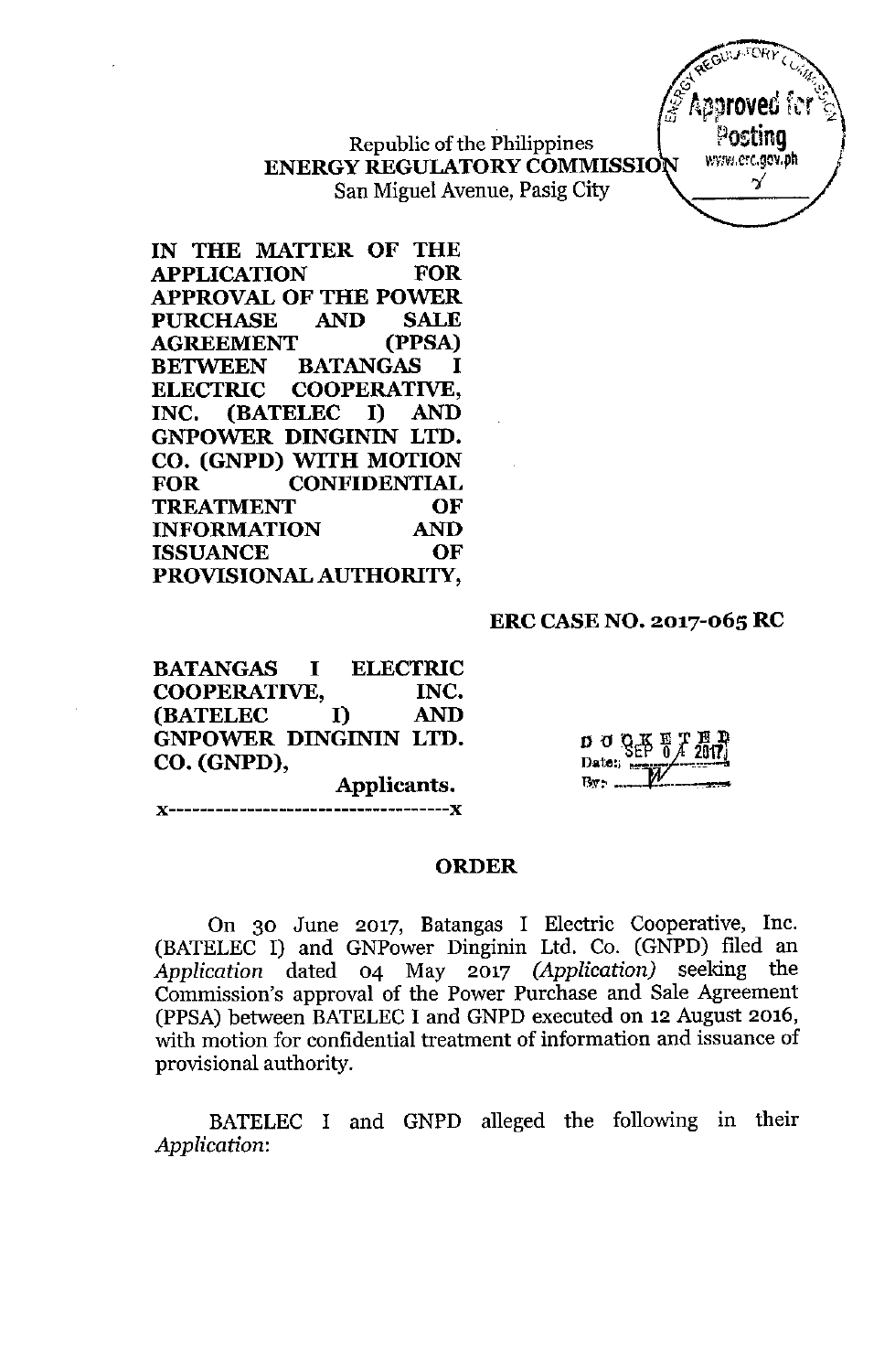- 1. Applicant BATELEC I is a non-stock, non-profit electric **cooperative duly organized and existing under Philippine laws,** with principal office at Km. 116, National Highway, Calaca, Batangas. It is duly authorized to distrihute electricity in Municipalities of Agoncillo, Balayan, Calaca, Calatagan, **Lemery, Lian, Nasugbu, San Luis, San Nicolas, 8t3. Teresita,** Taal and Tuy, all in the province of Batangas (collectively, the **"Franchise Area").**
- 2. Copies of BATELEC I's Certificate of Registration, Articles of **Incorporation, By-Laws, Certificate of Franchise and** Certification on the list of BATELEC I's Board of Directors are attached hereto as follows:

| <b>Annex</b> | DOCUMENT                                                                                               |
|--------------|--------------------------------------------------------------------------------------------------------|
| $A$ "        | BATELEC I's Certificate of Registration issued by the<br>National Electrification Administration (NEA) |
| "B"          | <b>BATELEC I's Articles of Incorporation</b>                                                           |
| "C"          | BATELEC I's By-laws, as amended                                                                        |
| "D"          | BATELEC I's Certificate of Franchise issued by the<br>National Electrification Commission              |
| "E"          | Certification on the list of BATELEC I's Board of<br><b>Directors</b>                                  |

3. Meanwhile, Applicant GNPD is a duly registered limited **partnership organized and existing under Philippine laws, and is engaged in the business of developing, constructing, operating and owning power generation facilities. Its principal office is at the 28th Floor, The Orient Square, Don Francisco** Ortigas Jr. Road, Ortigas Center, Pasig City. Copies of its Certificate of Registration issued by the Securities and Exchange Commission (SEC), Amended Articles of **Partnership, Certification on Partnership Agreement, and GNPower Project Companies Profile are attached hereto as** follows:

| <b>Annex</b>              | <b>DOCUMENT</b>                                                                                                   |  |  |
|---------------------------|-------------------------------------------------------------------------------------------------------------------|--|--|
| $\mathbf{G}_{\mathbf{F}}$ | GNPD's Certificate of Registration dated 21 May<br>2014 issued by the Securities and Exchange<br>Commission (SEC) |  |  |
| ``C"                      | GNPD's Amended Articles of Partnership                                                                            |  |  |
| "H"                       | Certification on Partnership Agreement<br>(subject of the Motion for Confidential Treatment)                      |  |  |
| <b>GT33</b>               | <b>GNPower Project Companies Profile</b>                                                                          |  |  |

- 4. Applicants may be served with orders, notices and other legal **processes of this Honorable Commission through the respective addresses of the undersigned counsels.**
- 5. By and pursuant to Sections 25, 43 *(u)* and 45 *(b) of Republic Act No.* 9136, otherwise known as the *Electric Power Industry Reform Act of 2001 (EPlRA),* and its *Implementing Rules and Regulations,* this *Application* is respectfully submitted to this **Honorable Commission for its due consideration and approval**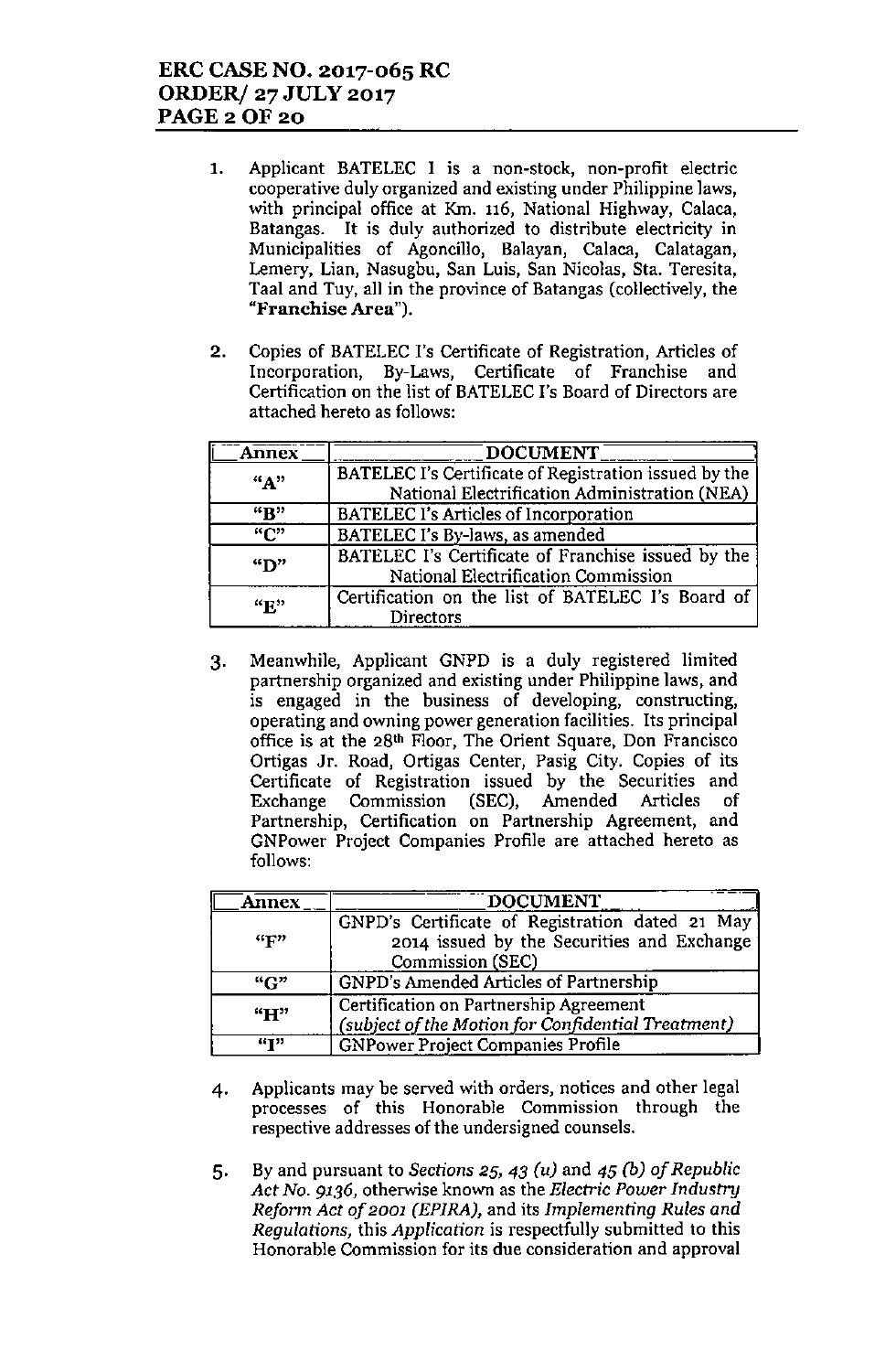of the Power Purchase and Sale Agreement ("PPSA") executed by and between Applicants BATELEC I and GNPD on 12 August 2016, a copy of which is attached hereto as **Annex "J".**

#### I. STATEMENT OF FACTS

- 6. BATELEC I needs to address the insufficiency of its power **supply due to the increasing demand within its Franchise Area.**
- 7. Based on its supply-demand forecast, BATELEC l's demand in **2020 is 78-46 MW, with an annual average growth rate of 5.4%. Therefore, its demand is expected to increase to 113.22** MW in 2028. Copies of the following documents are attached **hereto:**

| <b>ANNEX</b> | <b>DOCUMENT</b>                                                                        |  |  |
|--------------|----------------------------------------------------------------------------------------|--|--|
| ``K"         | BATELEC I's Historical, Actual and Forecasted<br>Supply-Demand Scenario from 2014-2028 |  |  |
| $\mathbf{H}$ | BATELEC I's Average Daily Load Curve (January to<br>December 2016)                     |  |  |
| $"L-1"$      | BATELEC I's Forecasted Average Daily Load Curve<br>for 2020                            |  |  |
| $"L-2"$      | BATELEC I's Average Daily Load Curve (March 2017<br>Billing Period)                    |  |  |

- **8. In view of the increasing demand for power in its Franchise** Area, BATELEC I conducted a Competitive Selection Process (CSP), the details of which are as follows:
	- 8.1 On 13 and 14 April 2016, BATELEC I published the Invitation to Bid for its Power Supply Requirements for its Franchise Area of 20MW Base Load (Demand Contract) for March 26, 2018 to March 25, 2028 and Load Following (Energy Supply Contract) for December 26, 2016 to December 25, 2028 on Philippine Daily Inquirer. Further, BATELEC I sent individual invitations **to potential suppliers through electronic mail.**
	- 8.2 GNPower Ltd. Co. ("GNPower"), along with other **prospective suppliers. expressed its intent to join the CSP and was provided with a copy of the Instructions to Bidders. Thereafter, bidding conferences were held to clarify and discuss the selection process. requirements. rules, and evaluation method.**
	- 8.3 On 10 May 2016, BATELEC I issued a Supplemental Bid **Bulletin increasing the power supply requirements from** 20MW to 30MW Base Load (Demand Contract) for March 26, 2018 to March 25, 2028 and Load Following (Energy Supply Contract) for December 26, 2016 to December 25, 2028.
	- 8-4 The applications for accreditation of BAC-MAN Geothermal, Inc., GNPower, SEM-CALACA Power Corp.,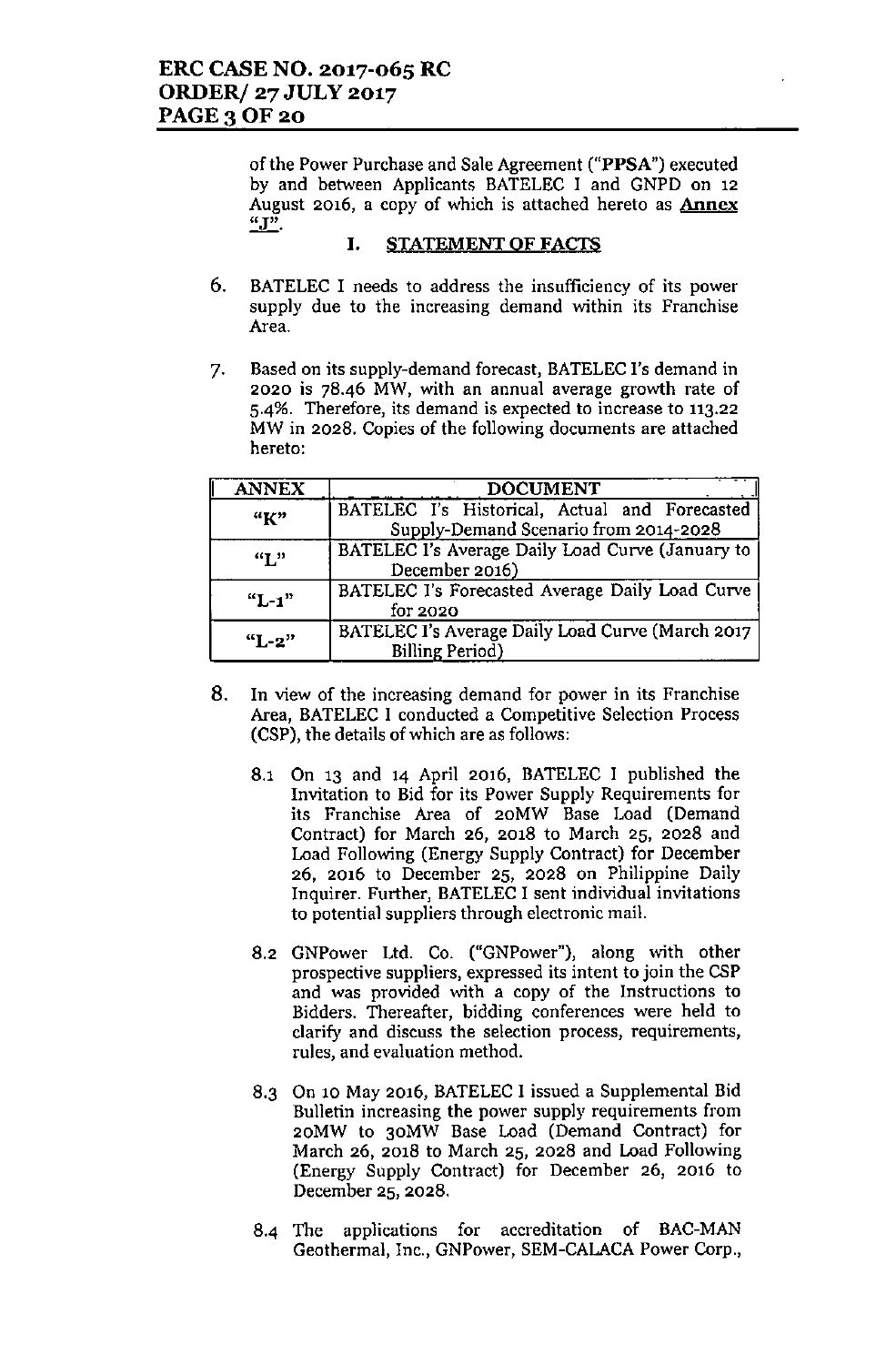1590 Energy Corp. (1590 Energy), AES Philippines, **Trans-asia Power Generation Corp., South Luzon** Thermal Energy Corp. (SLTEC), and San Miguel Energy **Corporation were approved per BAC Resolution No. 29-** 16 dated 27 April 2016.

- 8.5 Only GNPower, SLTEC, and 1590 Energy submitted bids for BATELEC I's Load Following power supply **requirements.**
- **8.6 Upon submission and completion of the pre-qualification requirements,** GNPower, **SLTEC, and 1590 Energy were** declared as qualified bidders for BATELEC I's Load Following (Energy Supply Contract) for December 26, **2016 to December 25, 2028.**
- 8.7 On 17 May 2016, the bids of the qualified bidders were opened. All the three (3) bidders complied with the **eligibility requirements. Likewise, the qualified bidders complied with the financial and technical requirements of** the bidding documents.
- 8.8 Each qualified bidder made a presentation of its offer to BATELEC I's Technical Working Group (TWG), Bids and Awards Committee (BAC), and Board of Directors. **GNPower confirmed during its presentation that the** source of supply to BATELEC I shall be from (i) GMCP's 2x316 (net) MW clean coal-fired power plant in **Mariveles, Bataan for Contract Years 2017 to 2019 and** (ii) GNPD's supercritical coal-fired power plant in **Mariveles, Bataan, which is currently under construction, for Contract Years 2020 to 2028.**
- **8.9 After such presentation and post-qualification evaluation** conducted, the TWG and BAC of BATELEC I confirmed that GNPower submitted the Lowest Calculated and Responsive Bid/Quotation for Load Following (Energy Supply Contract) for December 26, 2016 to December 25, **2028 based on GNPower's bid price offer as the projected levelized price considering the parameters of the offer** and BATELEC I's evaluation methodology.
- 8.10 Accordingly, the TWG and the BAC recommended the **awarding of the contract to GNPower for the Power** Supply Requirements of BATELEC I franchise area for Load Following (Energy Supply Contract) for December **26, 2016 to December 25, 2028 pursuant to BAC Resolution No. 40-16.**
- **8.11 The BAC recommendation to award the contract to GNPower was approved by the Board of Directors of** BATELEC I pursuant to Board Resolution No. 90-16 **issued on 13 June 2016.**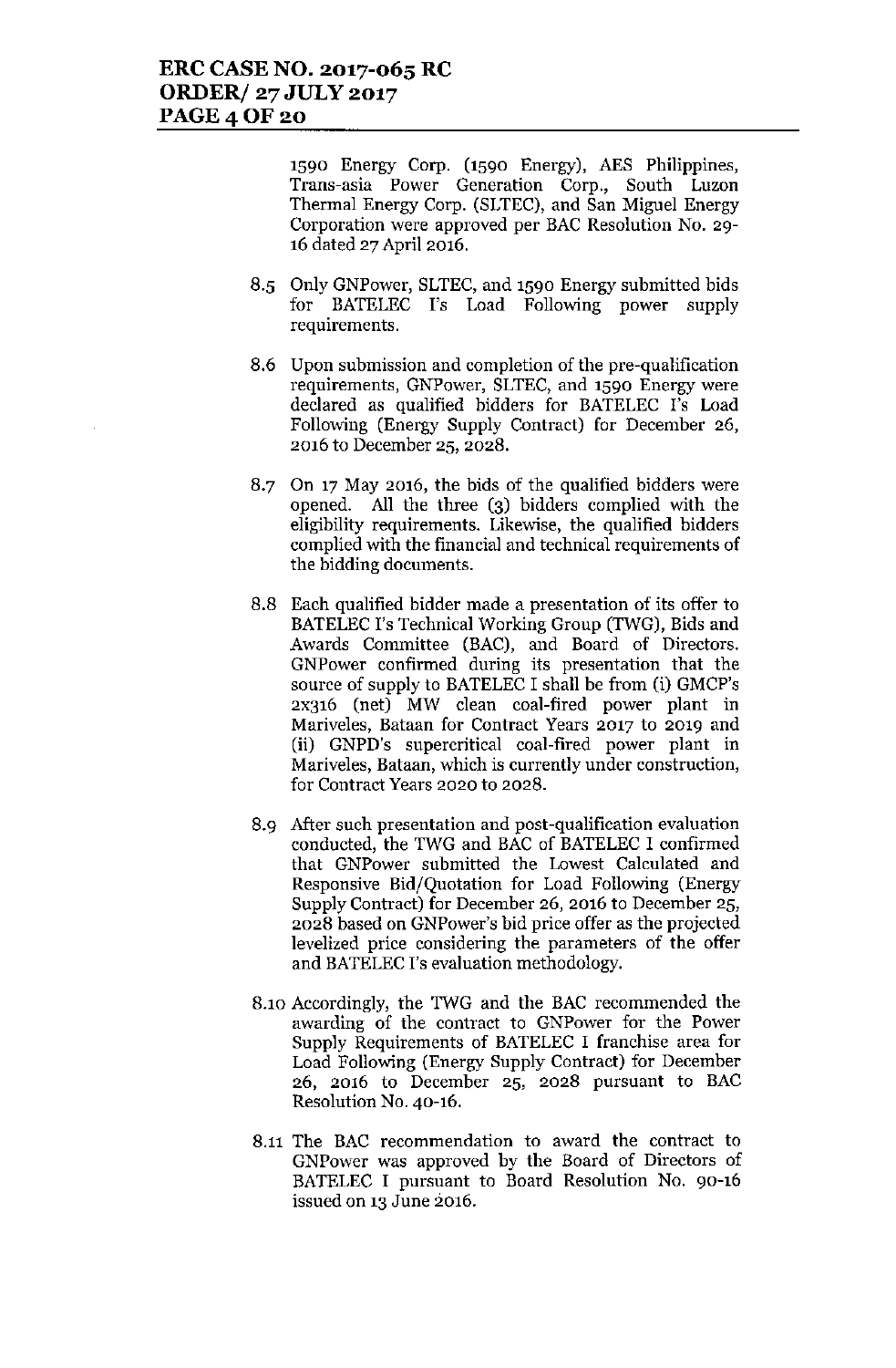8.12 Also, the Board of Directors of BATELEC I issued Board **Resolution No. 121-16 authorizing the approval and** signing of PPSAs with both GNPD and GMCP including **its supplement agreements and amendments and other related documents.**

**Copies of the documents relative to the CSP are hereto** attached as follows:

| <b>ANNEX</b>        | <b>CSP DOCUMENTS</b>                                                                                  |
|---------------------|-------------------------------------------------------------------------------------------------------|
| "M"                 | Certification on the conduct of CSP dated 19 October<br>2016                                          |
| $M-1"$              | Affidavit of Publication dated 21 September 2016                                                      |
|                     | issued by the Classified Ads Assistant Vice President of                                              |
|                     | the Philippine Daily Inquirer                                                                         |
| $M-2"$              | Invitation to Bid as published on 13 April 2016 issue of                                              |
|                     | the Philippine Daily Inquirer                                                                         |
| " $M-3$ "           | Invitation to Bid as published on 14 April 2016 issue of                                              |
|                     | the Philippine Daily Inquirer                                                                         |
| $M - 4$             | <b>Instruction to Bidders</b>                                                                         |
|                     | (subject of the Motion for Confidential Treatment)                                                    |
| $~\mathrm{H}$ -5"   | Supplemental Bid Bulletin                                                                             |
|                     | (subject of the Motion for Confidential Treatment)                                                    |
| "M-6"               | BATELEC I BAC Resolution No. 29-16 dated April 27,                                                    |
|                     | 2016                                                                                                  |
| $\sqrt{\text{M}-7}$ | Minutes of the Meeting of the BATELEC I BAC                                                           |
|                     | Meeting No. 25-16 dated 10 June 2016                                                                  |
| "M-8"               | (subject of the Motion for Confidential Treatment)<br>BATELEC I BAC Resolution No. 40-16 recommending |
|                     | the awarding of the Load Following (Energy Supply                                                     |
|                     | Contract) for December 26, 2016 to December 25,                                                       |
|                     | 2028 to GNPower                                                                                       |
|                     | (subject of the Motion for Confidential Treatment)                                                    |
| "M-9"               | BATELEC I Board Resolution No. 90-16 approving the                                                    |
|                     | recommendation of the BAC to award the Load                                                           |
|                     | Following (Energy Supply Contract) for December 26,                                                   |
|                     | 2016 to December 25, 2028 to GNPower                                                                  |
| "M-10"              | Notice of Award dated 30 June 2016 issued by                                                          |
|                     | BATELEC I to GNPower for the Load Following                                                           |
|                     | (Energy Supply Contract) for December 26, 2016 to                                                     |
|                     | December 25, 2028                                                                                     |
| "M-11"              | BATELEC I's Secretary's Certificate dated 11 August                                                   |
|                     | 2016 attesting to BATELEC I Board Resolution No.                                                      |
|                     | 121-16 authorizing the approval and signing of the                                                    |
|                     | PPSA between BATELEC I and GNPD; authorizing the                                                      |
|                     | Board President and General Manger to sign the PPSA;                                                  |
|                     | and authorizing BATELEC I to file the instant                                                         |
|                     | Application; and designating De Chavez & Evangelista                                                  |
|                     | Law Offices as its legal counsel                                                                      |

9. Consequently, on 12 August 2016, Applicant BATELEC I **executed a power purchase and sale agreement with GMCPfor BATELEC 1's power requirements for the period of 26 December 2016 to 25 December 2019. On the same day,** Applicants BATELEC I and GNPD also executed the subject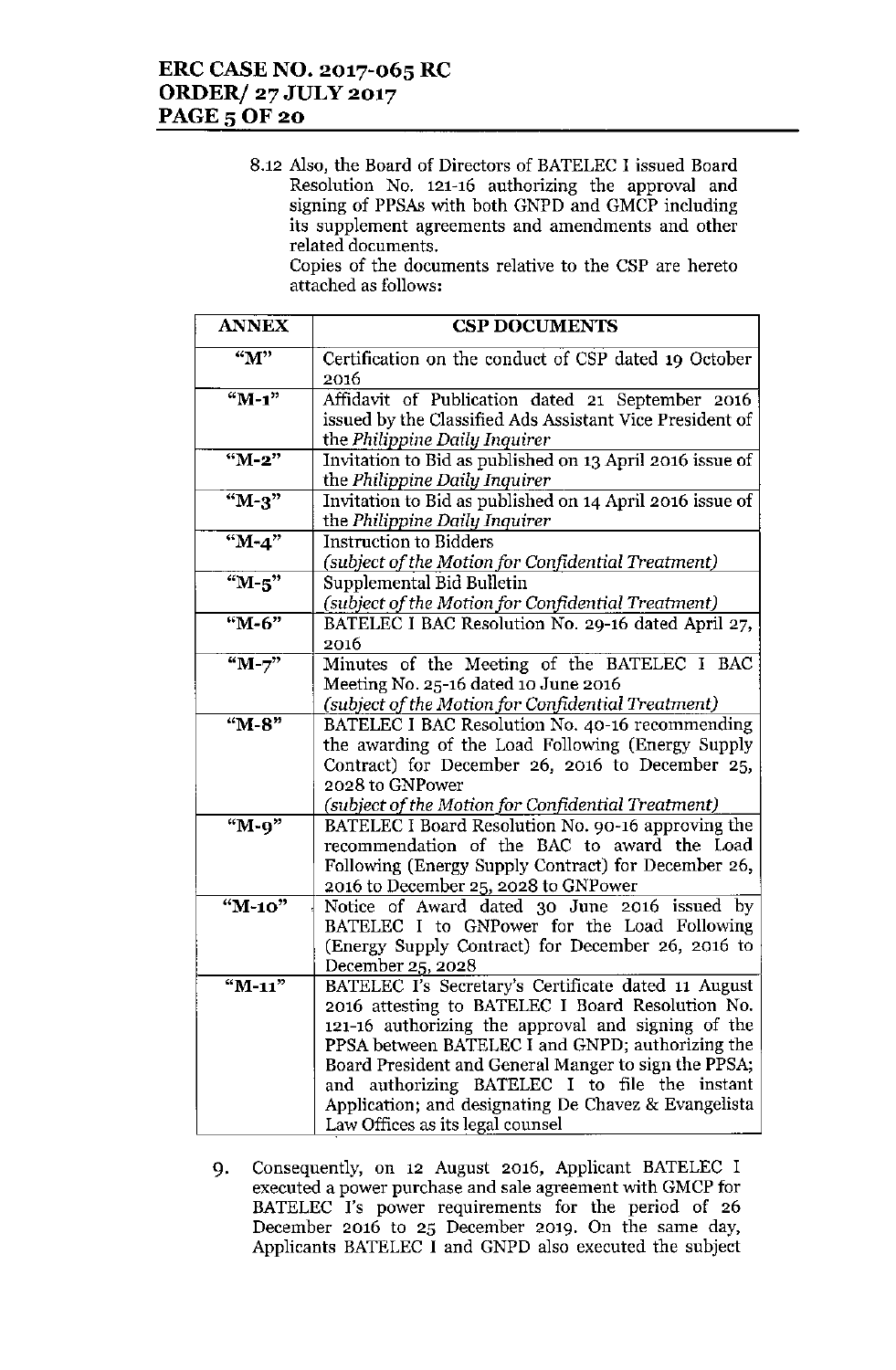PPSA to assure the adequate, reliable, and continuous supply of power to BATELEC I's Franchise Area after the expiration of **GMCP's power purchase and sale agreement.**

### II. ABSTRACT OF THE PPSA AND OTHER RELATED INFORMATION

- 10. The following are the salient features of the PPSA':
	- a. TERM. The. PPSA shall be effective on the date of its **execution and shall terminate after one hundred eight** (108) months from the date to be specified in the Commencement Date Notice defined as the written **notice that indicates the commencement of the first** delivery of the Product after GNPD begins commercial operations in the market, which shall not be later than the first day of the Billing Period immediately after the lapse of thirty six (36) months from the date of ERC's final approval of the subject PPSA.
	- b. SOURCE OF SUPPLY. GNPD shall make available, sell. and deliver or cause to be delivered to BATELEC I **the Product at the Delivery Point, whether sourced from** GNP D's **facility or from other electricity generators,** including the Wholesale Electricity Spot Market (WESM). GNPD's facility shall be constructed and operated in

 $\frac{1}{100}$  **Bitio**  $\frac{1}{100}$  **Dinginin**,  $\frac{1}{100}$  **Brggy.** Alasasin, Mariveles, Bataan and its target availability in the WESM for early commercial **operations is on December 26, 2018 (Contract Year** 2019).

c. CONTRACTED CAPACITY. BATELEC I is **contractually entitled to receive from GNPD, at any** hour, subject to GNPD's Available Capacity for such hour, the Contracted Capacity, as follows:

| Vigens                      | (Camirage), and the principal ( |  |
|-----------------------------|---------------------------------|--|
| ĻÌ,                         | 30,000                          |  |
| $\mathbb{Z}_2$              | 33,000                          |  |
| $\mathcal{A}^{\mathcal{L}}$ | 33,000                          |  |
| Ã                           | 34,000                          |  |
| $\mathbb{R}$                | 37,000                          |  |
| 'nΔ                         | 40,000                          |  |
| - 1                         | 45,000                          |  |
| $\mathcal{A}$               | 48,000                          |  |
| J.                          | 50,000                          |  |

**<sup>1</sup> Capitalized terms used but not defined herein have the meaning as defined in the PPSA**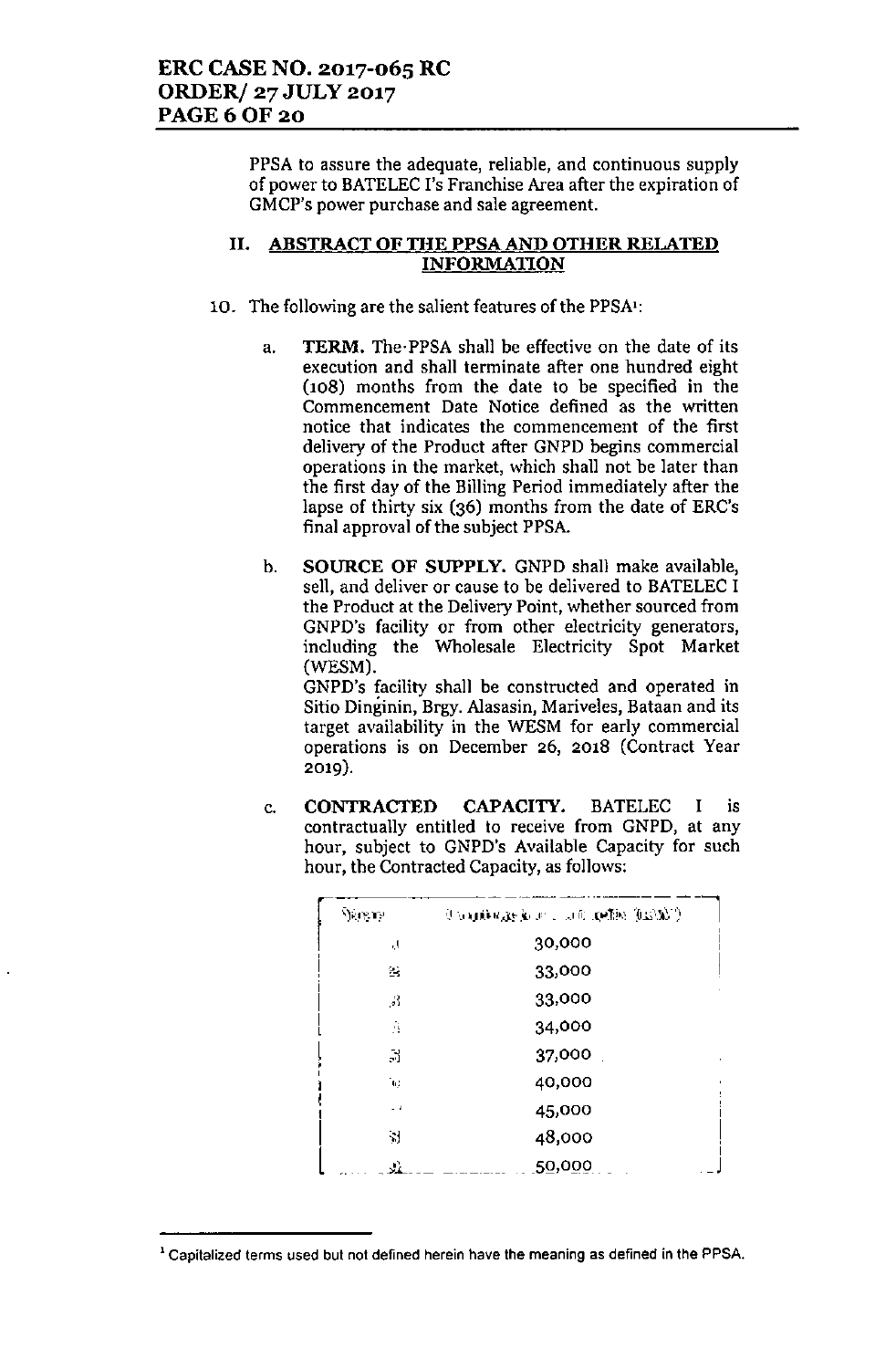BATELEC I shall utilize and pay for the capacity delivered by GNPD at 65% to 100% Capacity Utilization Factor (CUF).

- *C.l.* Option to Increase Contracted Capacity. Section 3.7 of the PPSA provides that upon written notice to GNPD, BATELEC I may, upon approval by GNPD, increase its Contracted Capacity which increase shall be subjected to the same terms and conditions contained in the PPSA. **In** considering whether or not to approve the request for increase in Contracted Capacity, GNPD may take into consideration the capacity available for such increase from its facility in its sole opinion, and/or the willingness of any other buyer to assign its Contracted Capacity. Such increase in Contracted Capacity shall be effective on the date GNPD gives its written approval.
- d. CONTRACT PRICE. The Contract Price shall be composed of the Capacity Price and the Energy Price. The Capacity Price shall be computed as the product of the Capacity Fee for a Billing Period multiplied by the quantity of Product delivered at the Delivery Point. The Energy Price shall be computed as the product of the Energy Fee for a Billing Period multiplied by the quantity of Product delivered at the Delivery Point.
	- *d.l* The *Capacity Fee* is the component of the Contract Price allocated to pay for the cost, as well as, the operations and maintenance of the power plant and is designated as the Capacity Fee in *Schedule* 1, as such may be adjusted from time to time based on the Capacity Factor.

The corresponding Capacity Fee for a given Capacity Factor is set forth in the table below:

| <b>Capacity Utilization</b><br>Factor (%) | <b>Capacity Fee (USD per</b><br>kWh) |
|-------------------------------------------|--------------------------------------|
| 100%                                      | 0.0496                               |
| 99%                                       | 0.0500                               |
| 98%                                       | 0.0504                               |
| 97%                                       | 0.0507                               |
| 96%                                       | 0.0511                               |
| 95%                                       | 0.0515                               |
| 94%                                       | 0.0519                               |
| 93%                                       | 0.0523                               |
| 92%                                       | 0.0527                               |
| 91%                                       | 0.0531                               |
| 90%                                       | 0.0536                               |
| 89%                                       | 0.0540                               |
| 88%                                       | 0.0545                               |
| 87%                                       | 0.0549                               |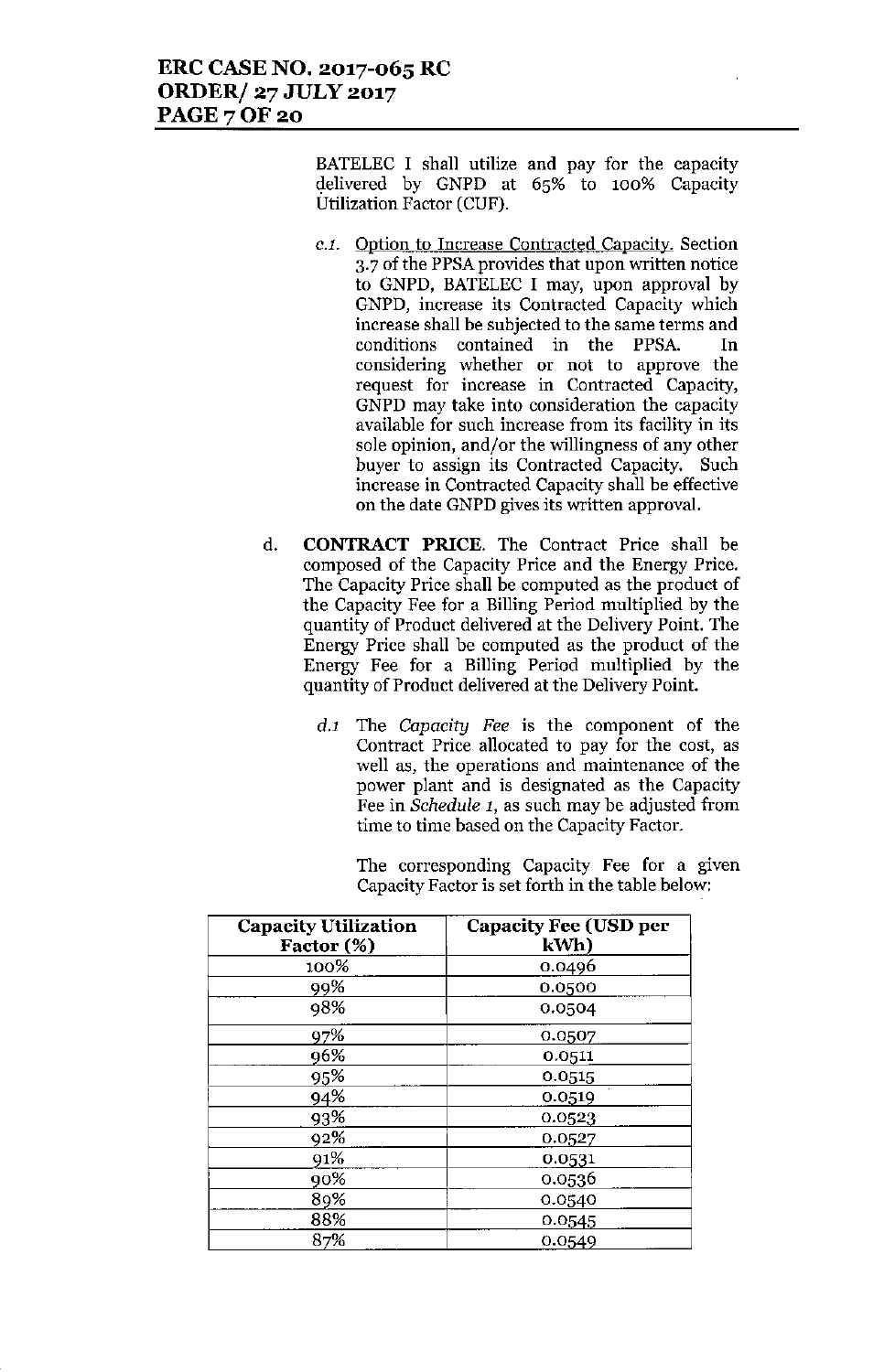# **ERC CASENO. 2017-065 RC ORDER/27JULY2017 PAGE80F20**

| 86% | 0.0554 |
|-----|--------|
| 85% | 0.0559 |
| 84% | 0.0564 |
| 83% | 0.0569 |
| 82% | 0.0574 |
| 81% | 0.0580 |
| 80% | 0.0585 |
| 79% | 0.0591 |
| 78% | 0.0596 |
| 77% | 0.0602 |
| 76% | 0.0608 |
| 75% | 0.0615 |
| 74% | 0.0622 |
| 73% | 0.0629 |
| 72% | 0.0636 |
| 71% | 0.0643 |
| 70% | 0.0651 |
| 69% | 0.0659 |
| 68% | 0.0667 |
| 67% | 0.0675 |
| 66% | 0.0684 |
| 65% | 0.0692 |

The Capacity Utilization Factor (CUF) shall be computed as follows:

**Capacity Factor (CUF) =**

$$
\frac{Q}{CC \times (H_T - EH_{TO})}
$$

*Where:*

| ${\bf CUF}$ | $=$ | is the Capacity Utilization Factor between 65%  |
|-------------|-----|-------------------------------------------------|
|             |     | and 100%, provided that if the actual CUF is    |
|             |     | below 65% (the "Minimum Capacity Factor"), the  |
|             |     | Capacity Price shall be calculated based on the |
|             |     | Capacity Fee and quantity associated with the   |
|             |     | Minimum Capacity Factor.                        |
| Q           | $=$ | Quantity of kWh                                 |
| $\bf CC$    | $=$ | Contracted Capacity, in kW, as set forth in     |
|             |     | Schedule 1 of the subject PPSA                  |
| ${\bf H}$ т |     | Total number of hours in such Billing Period    |
|             |     |                                                 |

 $EH_{TO}$  = **Sum of the duration, in Equivalent Hours, of** Scheduled Outages and Unscheduled Outages in such Billing Period

> *d.2.* **The** *Energy Fee* **is the component of the Contract Price allocated to pay for the coal, including Government Charges, designated as the Energy** Fee in *Schedule* 1 of the PPSA as adjusted from **time to time due to changes in the delivered price of the coal. The Energy Fee shall be computed in accordance with the following formula:**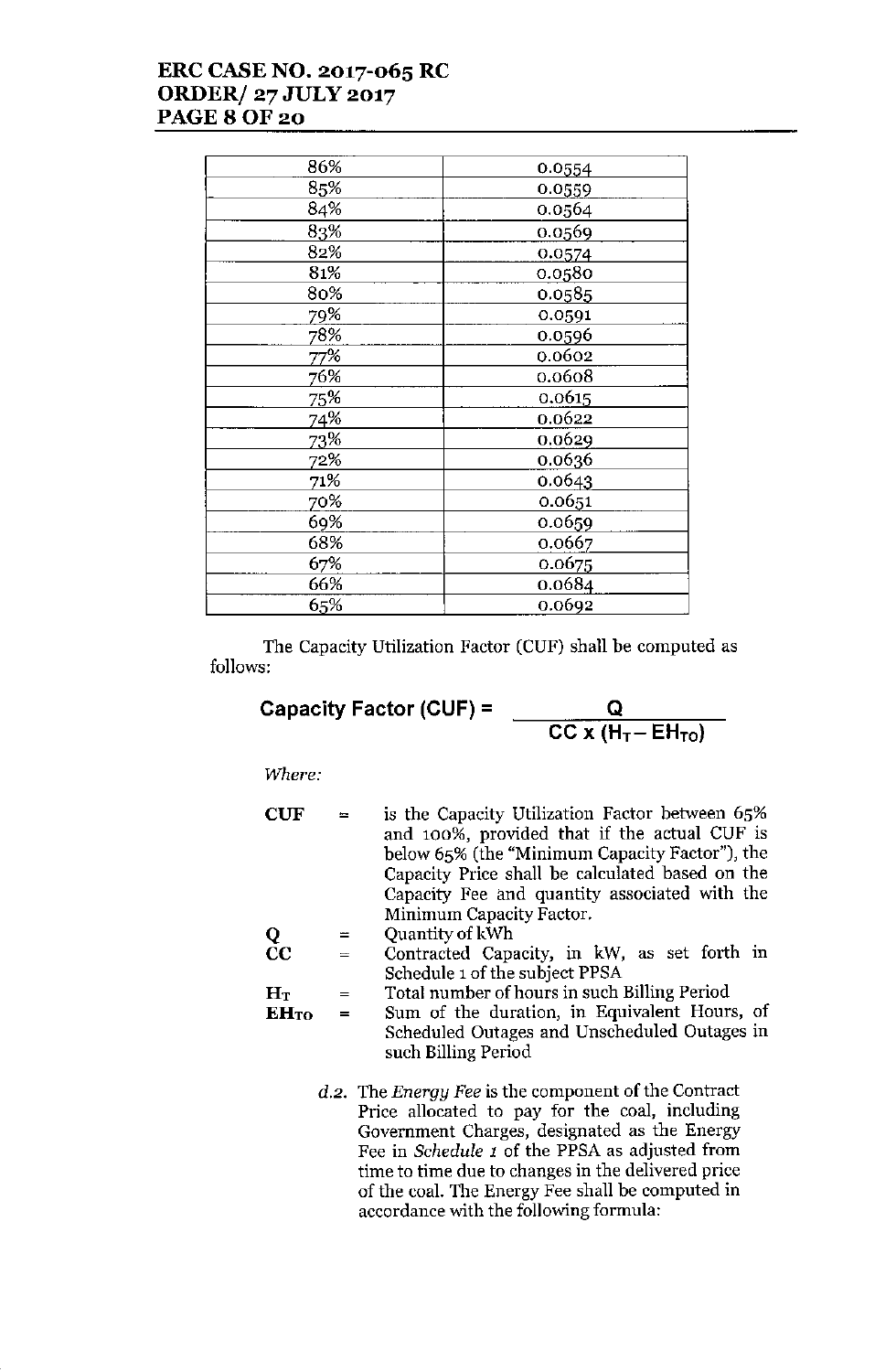Energy fee = IEF x 
$$
CIF_n
$$

*Where:*

| <b>IEF</b> | $=$      | Initial Energy Fee equal to \$0.0328/kWh               |
|------------|----------|--------------------------------------------------------|
| $CIF_n$    | $\equiv$ | CIF Cost of Fuel for Billing Period $\bf{n}$           |
| $CIF_0 =$  |          | Base CIF Cost of Fuel equal to \$10.2514/ million kcal |

- e. PROMPT PAYMENT DISCOUNT (PPD). Section 5.3(c) of the PPSA provides that if BATELEC I pays the invoice amount in full within ten (10) days of receipt from GNPD, BATELEC I shall receive a discount equal to \$0.0012/kWh multiplied by the actual quantity of the Product actually delivered set forth in such invoice for the Billing Period for which the credit was earned.
- f. CAPACITY UTILIZATION DISCOUNT. Section 5.3 (d) of the PPSA provides that if BATELEC I pays the invoice amount in full in accordance with GNPD's invoice instructions on or before the twenty-fifth (25th) day of the succeeding calendar month from the relevant Billing Period and BATELEC I's CUF is greater than or equal to 65%, BATELEC I shall receive a credit on the next subsequent bill equal to 2.8% of the Energy Fee multiplied by the actual quantity of the Product actually delivered set forth in such invoice for the Billing Period for which the credit was earned.
- g. SCHEDULED OUTAGES AND UNSCHEDULED OUTAGES. Pursuant to Section 3.2 of the PPSA, GNPD is allowed Scheduled Outage not to exceed five hundred forty (540) Equivalent Hours for each Contract Year, during which times reduced or no deliveries will be available to BATELEC I. Likewise, GNPD is allowed Unscheduled Outage of five hundred forty (540) Equivalent Hours for each Contract Year during which times reduced or no deliveries will be available to the Buyer.

#### III. ADVANTAGES OF GNPD'S SUPPLY OF POWER AND IMPACT ON BATELEC I'S OVERALL RATES

- 11. The additional supply from GNPD will help alleviate and sustain the future power supply needs of the Luzon Grid including the Franchise Area of BATELEC I to prevent any likelihood of brownouts and power shortages.
- 12. Among alternative suppliers capable of providing additional energy to BATELEC I, GNPD's rate proved to be more reasonable and competitive. It is worthy to note that the Capacity Utilization Factor Pricing under the PPSA provides flexibility to BATELEC I in its utilization of the Contracted Capacity.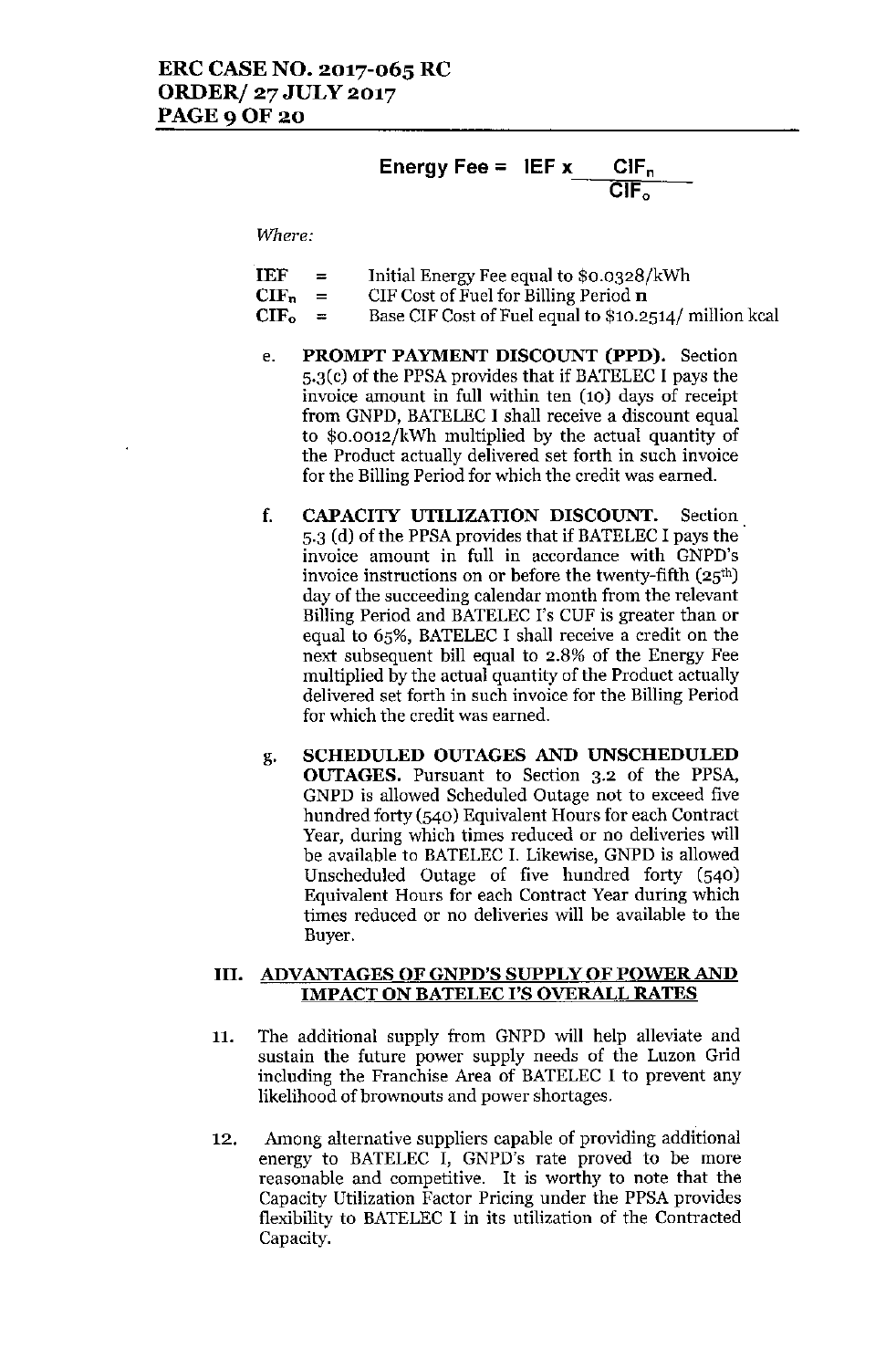## ERC CASE NO. 2017-065 RC ORDER/ 27 JULY 2017 PAGE 10 OF 20

13. BATELEC I simulated a generation rate impact which ultimately resulted in a reduction of PhP  $0.1578$  per kWh with the execution of the PPSA with GNPD to wit:

### Simulation of Generation Mix Rate with GNPD for the Year 2020

| Power<br><b>Supplier</b> | Forecasted<br><b>Energy</b><br>(kWh) | <b>Amount (Php)</b> | Percent<br>Share $(\%)$ | Average<br>Rate<br>(Php/kWh) | Weighted<br>Average<br>Rate<br>(Php/kWh) |
|--------------------------|--------------------------------------|---------------------|-------------------------|------------------------------|------------------------------------------|
| <b>MPPCL</b>             | 262,880,309.69                       | 812, 142, 428. 75   | 54.48%                  | 3.0894                       |                                          |
| <b>GNPD</b>              | 206,596,044.49                       | 796,859,312.08      | 42.82%                  | 3.8571                       |                                          |
| WESM                     | 13,029,848.20                        | 63,829,558.52       | 2.70%                   | 4.8987                       | 3.4670                                   |
| <b>TOTAL</b>             | 482,506,202.37                       | 1,672,831,299.34    | 100%                    |                              |                                          |

### Simulation of Generation Mix Rate without GNPD for the Year 2020

| Power<br><b>Supplier</b> | Forecasted<br><b>Energy</b><br>(kWh) | <b>Amount (Php)</b> | Percent<br>Share $(\%)$ | Average<br>Rate<br>(Php/kWh) | Weighted<br>Average<br>Rate<br>(Php/kWh) |
|--------------------------|--------------------------------------|---------------------|-------------------------|------------------------------|------------------------------------------|
| <b>MPPCL</b>             | 262,880,309.69                       | 812, 142, 428. 75   | 54.48%                  | 3.0894                       |                                          |
| <b>GNPD</b>              |                                      | -                   | $0.0\%$                 | 0.0000                       |                                          |
| WESM                     | 219,625,892.68                       | 936,840,216.04      | 45.5%                   | 4.2656                       | 3.6248                                   |
| TOTAL                    | 482,506,202.37                       | 1,748,982,644.79    | 100%                    |                              |                                          |

*\* Without VAT*

### *Rate Impact, PhP/kWh (0.1578)*

#### Assumptions:

i. Analysis and simulations are based on BATELEC I forecasted energy for the year 2020

ii. GNPower rate was based on Capacity fee at resulting Capacity Utilization Factor of 79% and Effective Energy Fee

iii. WESM average rate was simulated using 2020 forecasted market prices iv. Prices do not include discounts, reductions, etc.

> A copy of BATELEC 1's generation rate impact analysis is attached hereto as **Annex** "N".

14. In addition and in support of this *Application,* particularly the proposed rate structure, Applicants hereto attach copies of the following documents:

| <b>ANNEX</b> | <b>DOCUMENTS</b>                                         |
|--------------|----------------------------------------------------------|
| "О"          | Print-out copy of the GNPower Dinginin Power Project     |
|              | Description                                              |
| $"O-1"$      | Print-out copy of the Write-up on the Technical-related  |
|              | Requirements of the ERC                                  |
| $\mathbf{G}$ | Print-out copy of the Details of the PPSA                |
| $"P-1"$      | Print-out copy of the Discussion of Rate Calculation and |
|              | Sample Calculation of Rates                              |
| " $Q$ "      | Print-out copy of the Transmission Plan of GNPower       |
|              | Dinginin Project                                         |
| "R"          | Soft copy of GNPD's Financial Model as of 30 August      |
|              | 2016 contained in a compact disk                         |
|              | (subject of the Motion for Confidential Treatment)       |
| $"R-1"$      | Print-out copy of the Notes on the Financial Model as of |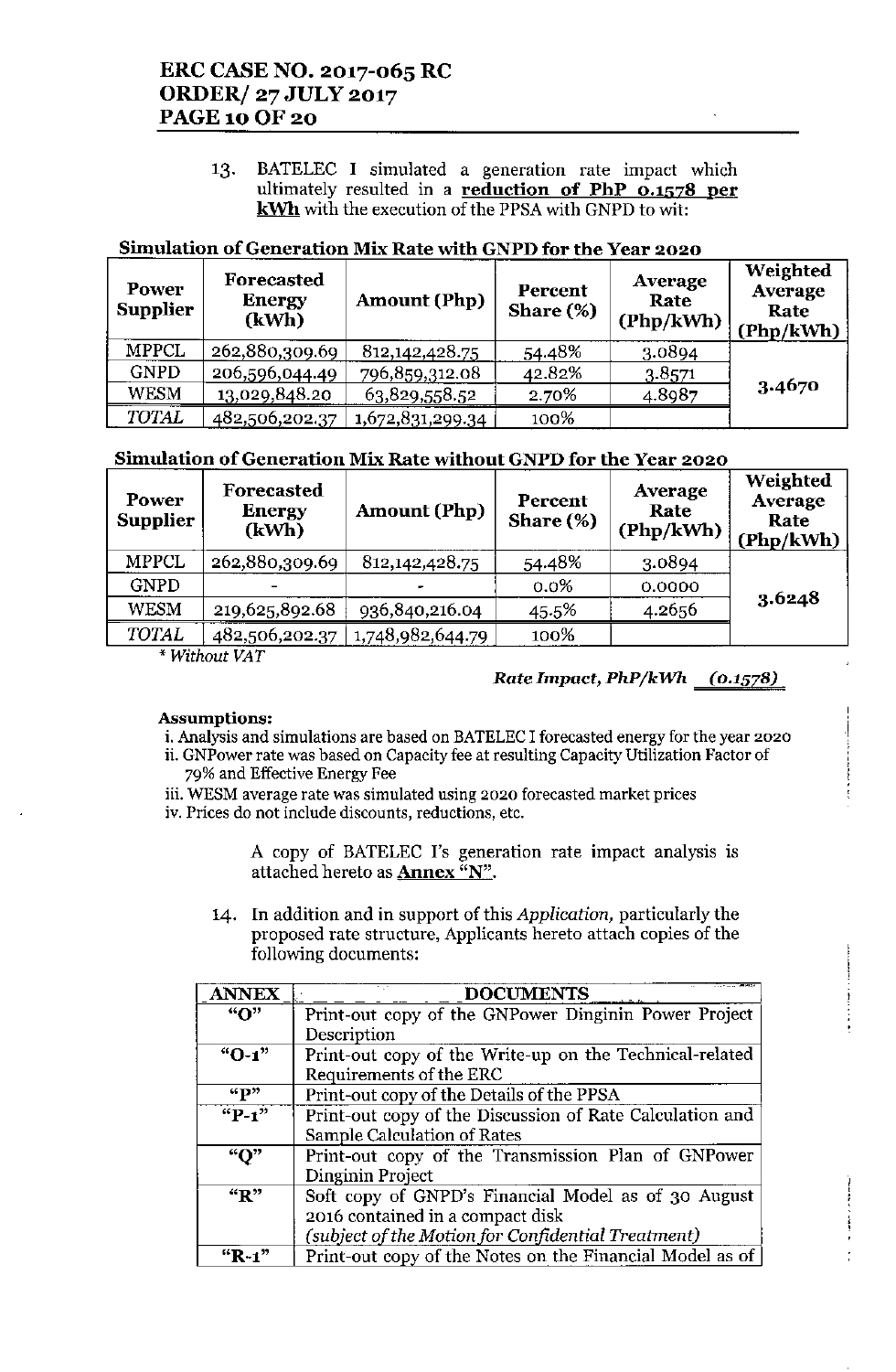## **ERC CASE NO. 2017-065 RC ORDER/ 27 JULY 2017 PAGE 11 OF 20**

| <b>ANNEX</b>                                 | <b>DOCUMENTS</b>                                                                                                 |
|----------------------------------------------|------------------------------------------------------------------------------------------------------------------|
|                                              | 30 August 2016 and its Assumptions                                                                               |
|                                              | (subject of the Motion for Confidential Treatment)                                                               |
| $"R-2"$                                      | Print-out copy of the Write-up on the finance-related pre-                                                       |
|                                              | filing requirements of the ERC                                                                                   |
|                                              | (subject of the Motion for Confidential Treatment)                                                               |
| 45"                                          | Certification dated May 27, 2016 issued by BDO Capital &                                                         |
|                                              | Investment Corporation and RCBC Capital Corporation,                                                             |
|                                              | GNPD's Onshore Mandated Lead Arrangers for the                                                                   |
|                                              | construction and term financing of its coal-fired power                                                          |
|                                              | plant project                                                                                                    |
| "S-1"                                        | Certification on Financing Arrangements dated 22 July                                                            |
|                                              | 2016                                                                                                             |
|                                              | (subject of the Motion for Confidential Treatment)                                                               |
| $\overline{^{\prime\prime}T^{\prime\prime}}$ | <b>Details of Fuel Procurement</b>                                                                               |
|                                              | (subject of the Motion for Confidential Treatment)                                                               |
| "U"                                          | Copy of the Sworn Statement on Coal Procurement                                                                  |
|                                              | Process                                                                                                          |
| $\sqrt{v}$                                   | Copy of GNPD's 2016 Audited Financial Statements                                                                 |
| $\sqrt[4]{w^2}$                              | Copy of the Certificate of Endorsement dated 22 May                                                              |
|                                              | 2017 issued by the Department of Energy (DOE)                                                                    |
|                                              | confirming that the Dinginin Project is included as                                                              |
|                                              | "Committed Power Project" in the DOE's List of Private                                                           |
|                                              | Sector Initiated Power Projects                                                                                  |
| "X"                                          | Copy of Environmental Compliance Certificate (ECC)                                                               |
|                                              | from the Department of Environment and Natural                                                                   |
|                                              | <b>Resources (DENR)</b>                                                                                          |
| $X-1$                                        | DENR's letter dated 26 July 2016 approving the transfer                                                          |
|                                              | of the ECC to GNPD                                                                                               |
| $\overline{Y}$                               | GNPD's Certificate of Registration No. 2017-052 issued                                                           |
|                                              | by the Authority of the Freeport Area of Bataan (AFAB)                                                           |
| $\mathbf{Z}^n$                               | Joint Certification issued by Shanghai Electric Power                                                            |
|                                              | Construction Co. Ltd. and GNPower Dinginin Ltd. Co.                                                              |
|                                              | confirming the EPC Cost for the first unit of the Facility                                                       |
| "AA"                                         | Certification issued by PT Bayan Resources<br>Tbk                                                                |
|                                              | confirming the salient terms of the Coal Supply                                                                  |
|                                              | Agreement <sup>2</sup>                                                                                           |
| "BB"                                         | Copy of GNPD's Secretary's Certificate<br>dated<br>01                                                            |
|                                              | the<br>2016 attesting to<br>Management<br>September                                                              |
|                                              | Committee's resolutions authorizing the execution of the                                                         |
|                                              | PPSA with BATELEC I; the designation of authorized                                                               |
|                                              | representatives/signatories and legal counsels of GNPD;<br>and the filing of an Application with the ERC for the |
|                                              | approval of the PPSA with BATELEC I                                                                              |
| "CC"                                         | Copy of the Contract for the Supply of Electric Energy                                                           |
|                                              | between the National Power Corporation (NPC) and                                                                 |
|                                              | BATELEC I dated 18 December 2006                                                                                 |
| " $DD"$                                      | Copy of the Transmission Service Agreement between                                                               |
|                                              | National Grid Corporation of the Philippines and                                                                 |
|                                              | <b>BATELEC I</b>                                                                                                 |
| "EE"                                         | Copy of BATELEC I's Distribution Development Plan for                                                            |
|                                              | 2016-2025                                                                                                        |
|                                              |                                                                                                                  |

÷,

÷

**<sup>2</sup> In lieu** of the **Fuel Supply Agreement required to be submitted pursuant to Section 2m of Rule 2o(B)** of the **ERe Rules** of Practice **and Procedure**

 $\hat{\mathcal{A}}$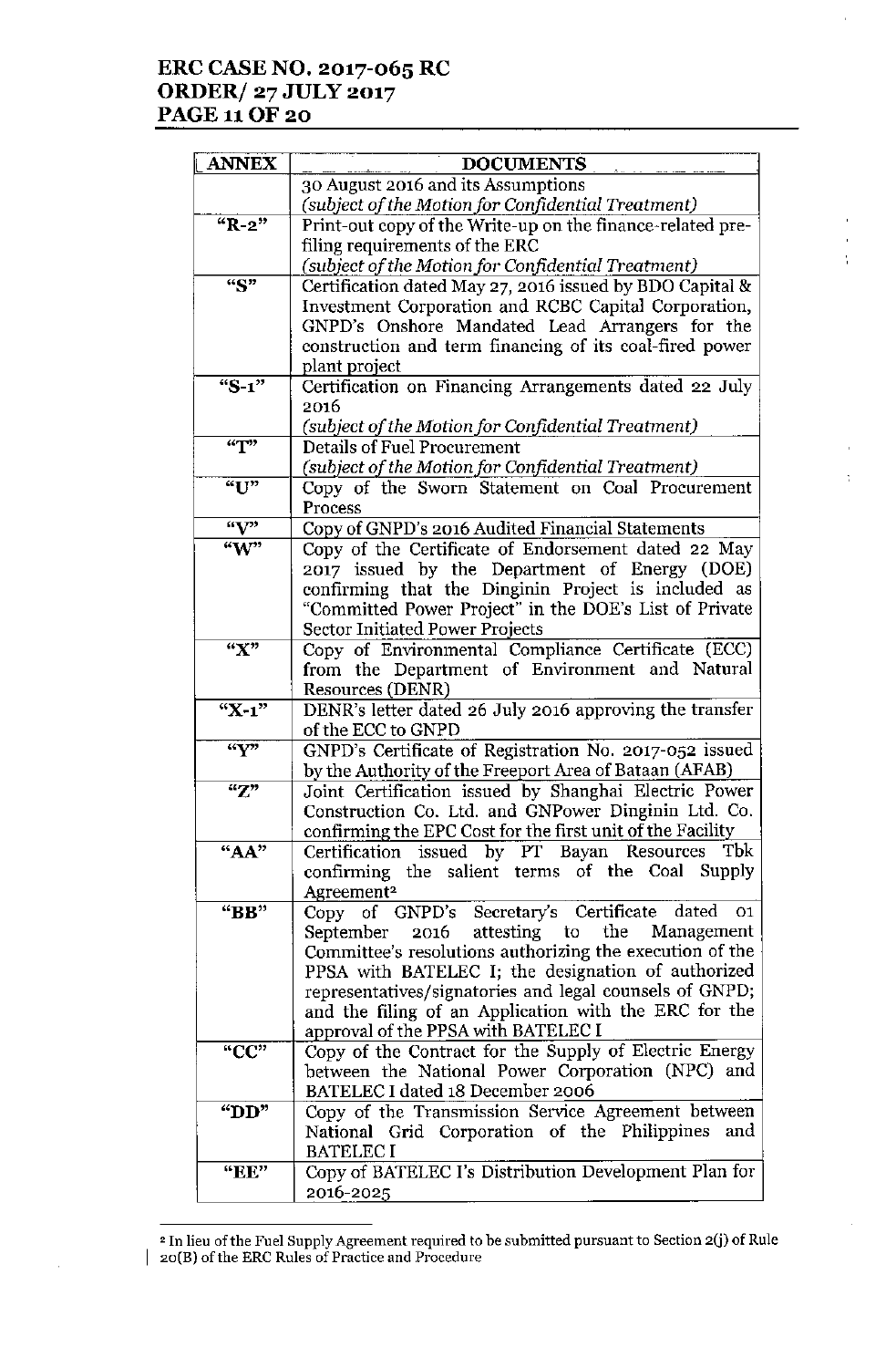| <b>ANNEX</b><br>L | <b>DOCUMENTS</b>                                                     |
|-------------------|----------------------------------------------------------------------|
| "FF"              | Copy of BATELEC I's Certification on the Demand Side  <br>Management |

15. Applicants BATELEC I and GNPD reserve their right to submit other documents, either in the course of the hearing or as may be required by this Honorable Commission.

#### IV. COMPLIANCE WITH PRE-FILING REOUIREMENTS

- 16. Applicants manifest compliance with the pre-filing requirements mandated under *Rule* 3, *Section* 4 *(e)* of the *Implementing Rules and Regulations of the EPIRA* and *Rule 6* of the *2006 ERG Rules of Practice and Procedure* as evidenced by the following:
	- a. Certification/Affidavit of Service confirming that copies of this *Application* with annexes were furnished the legislative bodies of the province and city/municipality where Applicants principally operate:

| <b>ANNEX</b>                  | <b>DOCUMENTS</b>                                                               |
|-------------------------------|--------------------------------------------------------------------------------|
| $\mathbf{G}$ <sup>"</sup> GG" | Certification/Affidavit of Service for Sangguniang<br>Panlalawigan of Batangas |
| "HH"                          | Certification/Affidavit of Service for Sangguniang Bayan<br>of Calaca          |
| "I"                           | Certification/Affidavit of Service for Sangguniang<br>Panlungsod of Pasig      |

- b. Affidavit of Publication stating that this *Application* (excluding Annexes) was published in a newspaper of general circulation within the Franchise Area and/or the Applicants' area of principal operation (attached hereto as Annex "JJ"); and
- c. Complete newspaper issue where this *Application* (excluding Annexes) was published (attached hereto as Annex "JJ-1") and the relevant page/s thereof where the Application appears  $(\text{Annex}^{\omega} J J - 2^{\omega})$ .

#### v. MOTION FOR CONFIDENTIAL TREATMENT OF ANNEXES "H", "M-4", "M-5", "M-7", "M-8", "R", "R $t$ ", "R-2", "S-1" and "T"

17. Under *Rule* 4 *of the ERG Rules of Practice and* Procedure, a party to any proceeding before the Honorable Commission may request the same not to disclose certain information and treat such information as confidential, by describing with particularity the information to be treated as confidential, specifying the ground for the claim of confidential treatment of the information and, if applicable, specifying the period during which the information must not be disclosed.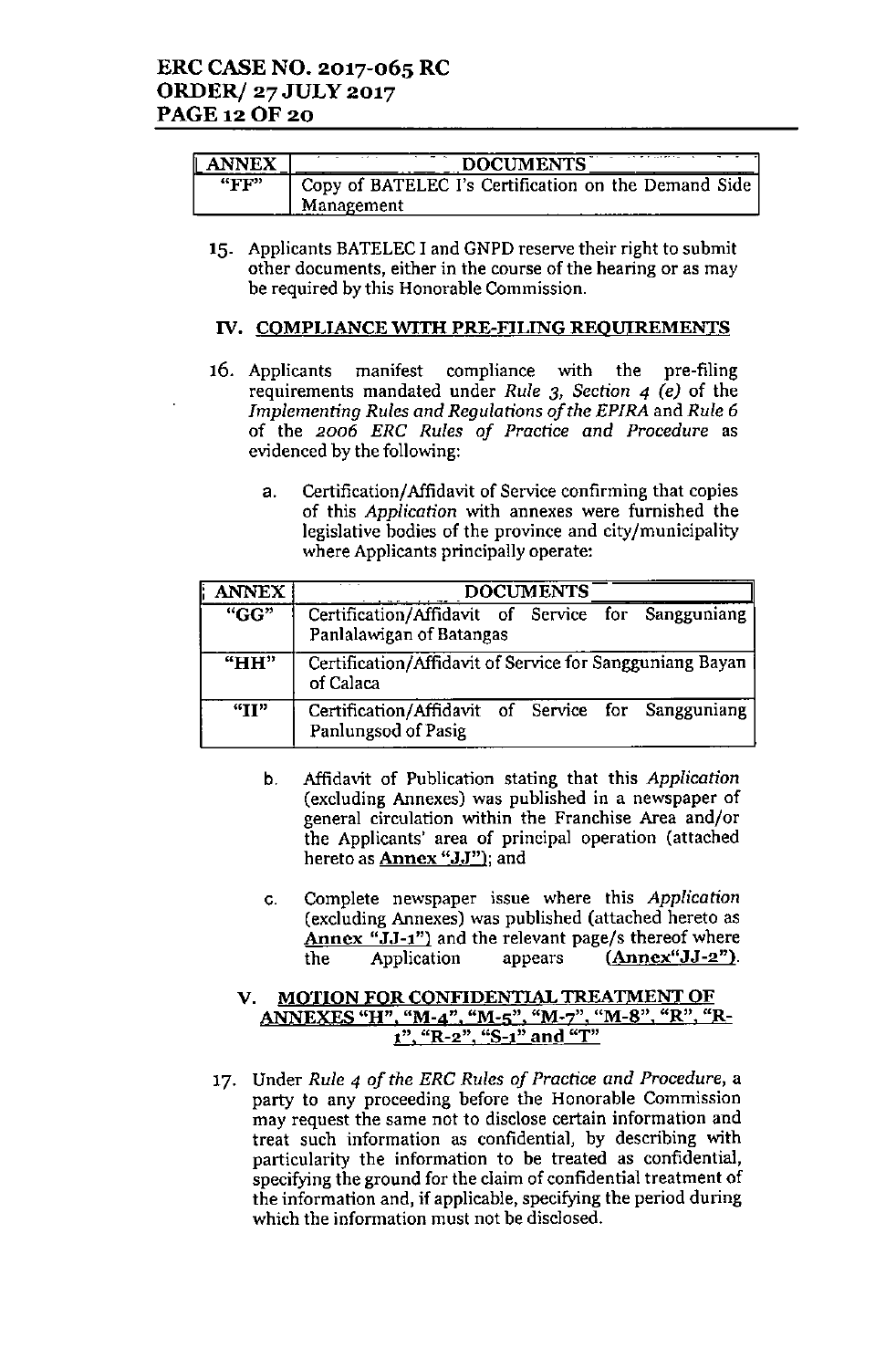## ERC CASE NO. 2017-065 RC ORDER/ 27 JULY 2017 PAGE 13 OF 20

- 18. Applicant BATELEC I most respectfully moves for the confidential treatment of Annexes "M-4", "M-5", "M-7" **and** "M-8" hereof. These annexes, exclusively owned by Applicant BATELEC I, contain information which are considered part of its business and trade secrets. *As* such, BATELEC  $\overline{I}$  has the sole proprietary interest and will be unduly prejudiced should they be disclosed to the public.
- 19. Applicant GNPD most respectfully moves for the confidential treatment of **Annexes "H", "R", "R-1", "R-2, "S-1"** and "T" hereof. These annexes, exclusively owned by Applicant GNPD, contain documents which are considered part of its business and trade secrets. As such, GNPD has the sole proprietary interest and will be unduly prejudiced should they be disclosed to the public.
- 20. These foregoing annexes contain numbers, data, formula, methodology, and calculations involving valuable and sensitive commercial, financial and technological information reflecting the Applicants' business operations and financial trade secrets. Therefore, the disclosure of the Applicants' confidential, proprietary, and private information included in the aforesaid annexes should be protected from public dissemination. Otherwise, such information can be illegally and unfairly utilized by business competitors who may use the same for their own private gain and to the irreparable prejudice of the Applicants. Negotiations with prospective customers may also be affected.
- 21. The information contained in **Annexes "H", "M-4", "M-5'** "M-z", "M-8", "R", "R-l", "R.2", "8-1" **and** "T" constitute "trade secrets", for which the Applicants have actual and valuable proprietary interest. As explained by the Supreme Court, a trade secret may consist of any formula, pattern, device, or compilation of information that is used in one's business and gives the employer an opportunity to obtain an advantage over competitors who do not possess the information3. It is indubitable that trade secrets constitute proprietary rights and jurisprudence has consistently acknowledged the private character of trade secrets4. Further, as ruled in *Garcia vs. Board of Investments5,* trade secrets and confidential, commercial, and financial information are *exempt* from public scrutiny.
- 22. It is respectfully submitted that the aforementioned Annexes must be accorded confidential treatment. As such, they are to be used *exclusively* by the Honorable Commission and for the *sole* purpose of evaluating this *Application,* thereby protecting these data from unnecessary public disclosure.

<sup>3</sup>*Air Philippines Corporation vs. Pennswell Inc.,* G.R. No. 172835, December 13, 2007.

<sup>4</sup> *Ibid.,*

<sup>5177</sup> SCRA 374 (1989).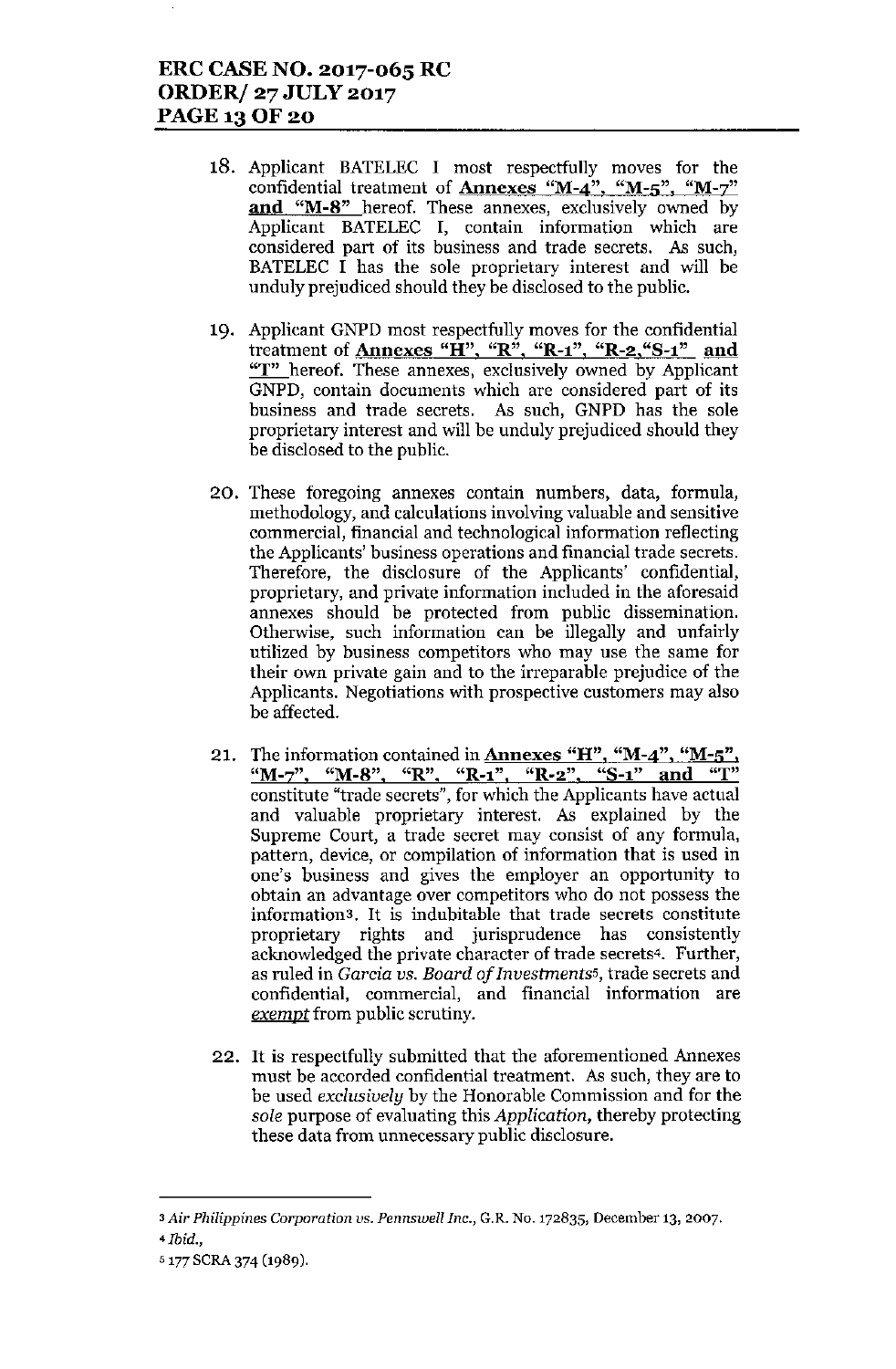23. In accordance with *Section l(b), Rule* 4 *of the ERC Rules of Practice and Procedure,* Applicants hereby submit one (1) hard copy each of Annexes "H", "M-4", "M-5", "M-7", "M-8", "R-1", "R-2", "S-1" and "T" in a sealed envelope, with the envelope and each page of the documents stamped with the word "Confidential" and **Annex "R"** contained in a compact disk (CD) enclosed in the same sealed envelope, with the face of the CD stamped with the word "Confidential".

#### VI. MOTION FOR THE ISSUANCE OF PROVISIONAL **AUTHORITY**

- 24. All the foregoing allegations are re-pleaded by reference in support of this *Prayer* for provisional authority.
- 25. The basis by which Applicants BATELEC I and GNPD pray for the issuance of a Provisional Authority or interim relief prior to final decision is *Rule* 14 of the *ERC Rules of Practice and Procedure:*

*"Section* 3. *Action* on *the Motion. - Motions for provisional authority or* interim *relief may* be *acted upon with* or *without hearing. The Commission shall act* on *the motion* on *the basis of the allegations of the application or petition and supporting documents and other evidences that applicant* or *petitioner has submitted and the comments* or *opposition filed by any interested person, if there be any."* [Emphasis Supplied]

- 26. Based on the Department of Energy's (DOE) 2016-2040 Lnzon and Visayas Grids Supply-Demand Ontlook, Luzon's peak demand in 2016 is 9,726MW with an Annual Average Growth Rate (AAGR) from 2000 to 2016 of 3.8% while Visayas' Peak Demand is 1,893MW with AAGR from 2000 to 2016 of 6.1%. Therefore, Luzon's peak demand is expected to increase to 1l,4S1MW in 2020, and to 18,432MW by the year 2030 and for Visayas, 2,46SMW in 2020 and 4,76SMW in 2030.
- 27. This electricity demand growth has led to DOE's call for planning and investments in the power sector. It is therefore essential that there be continuous addition of power supply to address such increasing demand and lower the cost of power at the WESM, which ultimately shall benefit the end-user. GNPD and BATELEC I's PPSA aim to address this increasing electricity demand growth.
- 28. In the same vein, contributing to the Luzon's Grid's demand growth is BATELEC 1's load demand increases at a rate of 5-4% per year. By Contract Year 2020, it is projected that BATELEC I's existing power suppliers will not be able to meet the power needs of its member-consumers, which is expected to increase to 78.46MW.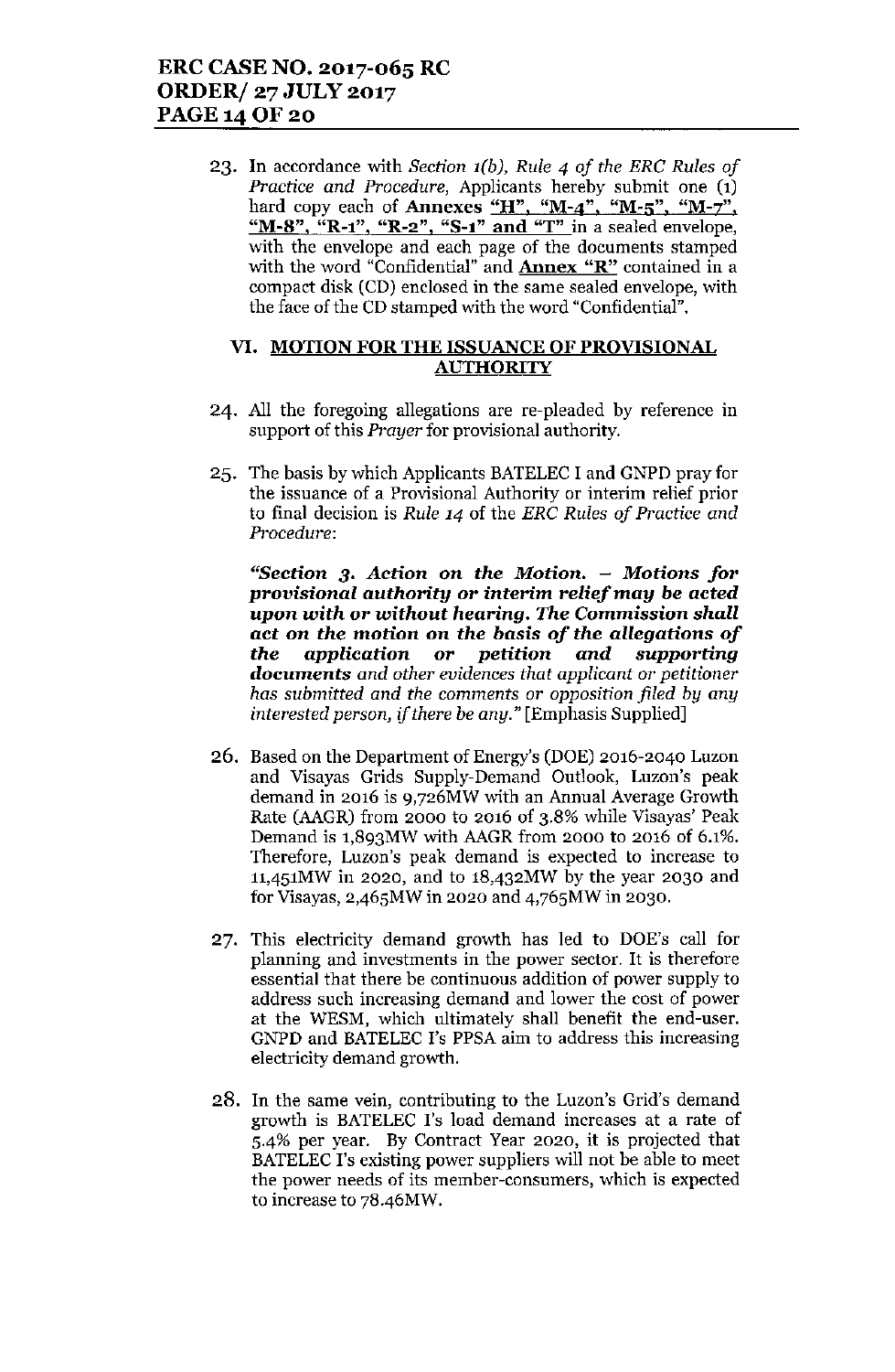- 29. Thus, the PPSA with GNPD, is crucial for BATELEC I to guarantee that its forward power needs are satisfied, without compromising the reasonableness of the generation rate to be passed on to its member-consumers.
- 30. While actual delivery of power under the terms and conditions of the PPSA is expected to commence only in the Contract Year 2020, Applicants shall nonetheless begin its compliance with all financial and regulatory requirements and processes leading up to the timely operations of GNPD's facility.
- 31. It is worthy to note that part of the funds needed to construct GNPD's facility will he sourced from loans coming from banks/financial institutions. The Honorable Commission's provisional approval of the instant *Application* is a vital requirement for the continuous release of the loan proceeds. In fact, as shown in **Annex** "S" attached hereto, in consideration for making the aforesaid construction and term loans/ facilities, among the approvals required by the lenders of GNPD is the Honorable Commission's provisional approval of the PPSAs. Hence, the continuous loan drawdown ensures stable source of funds and consequently, a timely construction of the generation facility and implementation of the PPSA, as amended, as contemplated by the Applicants.
- 32. With continuous financing, the timely implementation of the GNPD project shall he assured, to the full henefit of BATELEC I. Otherwise, any delay in the implementation of the project shall expose BATELEC I to supply risk and unstable market prices in the future.
- 33. To emphasize the necessity of the provisional approval of this *Application,* a copy of the Judicial Affidavit of Mr. Arnel Bilaoen in support of the Motion for Provisional Authority is attached hereto as Annex "KK".
- 34. In view thereof and in recognition of the fact that a substantial amount of time is customarily needed to evaluate the documents submitted to support the approval of this *Application,* Applicants BATELEC I and GNPD respectfully seek the kind consideration of the Honorable Commission to approve the instant *Application* immediately, albeit, provisionally.

#### PRAYER

WHEREFORE, premises considered, it is most respectfully prayed of this Honorable Commission that (i) all information set forth in **Annexes "H", "M-4", "M-5", "M-7", "M-8"** "R". "R-1", "R-2", "8-1" and "T" to the instant *Application* be treated as confidential; (ii) pending hearing on the merits, a Provisional Authority be DULY ISSUED authorizing the immediate implementation of the subject Power Purchase and Sale Agreement (PPSA) including the rate structure therein, as applied; (iii) that after due notice and hearing, the instant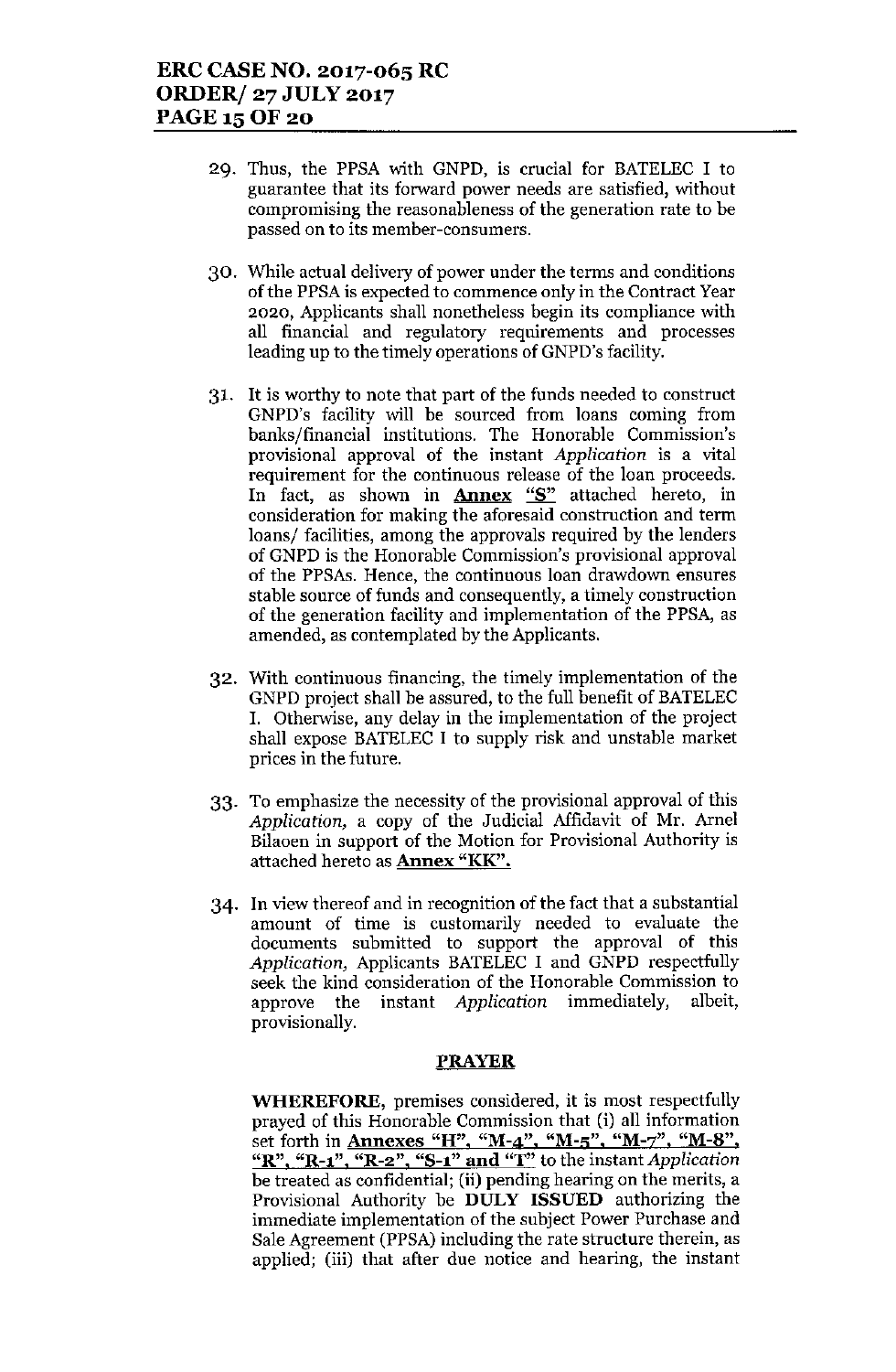*Application,* **the PPSA, and the rate structure contained** therein be **DULY APPROVED.**

Further, in the event that the Final Authority shall be issued after GNPD starts the actual delivery of power to BATELEC I under the terms of the subject PPSA, said Final Authority shall **be retroactively applied to the date of such actual delivery.**

**Other reliefs as may be just and equitable under the premises are, likewise, most** respectfully prayed **fOf.**

Finding the said *Application* sufficient in substance with the required fees having been paid, the same is hereby set for determination of compliance with the jurisdictional requirements, expository presentation, Pre-trial Conference, and presentation of evidence on **19 October 2017 (Thursday) at ten o'clock in the morning (10:00 A.M.), at BATELEC I's principal office at KIn. 116, National Highway, Calaca, Batangas.**

Accordingly, BATELEC I and GNPD are hereby directed to:

- 1) Cause the publication of the attached Notice of Public Hearing in two (2) newspapers of nationwide circulation in the Philippines, at their own expense, twice (2X) within two (2) successive weeks, the dates of publication not being less than seven (7) days apart and the date of the last publication to be made not later than ten (10) days before the date of the scheduled initial hearing;
- 2) Furnish with copies of this Order and the attached Notice of Public Hearing the Offices of the Provincial Governors, the City and Municipal Mayors, and the Local Government Unit (LGU) legislative bodies within BATELECI's franchise area for the appropriate posting thereof on their respective bulletin boards;
- 3) Inform of the filing of the *Application,* its reasons therefor, and of the scheduled hearing thereon the consumers within BATELEC I's franchise area, by any other means available and appropriate;
- 4) Furnish with copies of the *Application,* and this Order and the attached Notice of Public Hearing the Office of the Solicitor General (OSG), the Commission on Audit (COA), and the Committees on Energy of both Houses of Congress. They are hereby requested, if they so desire to send their duly authorized representatives at the scheduled hearing; and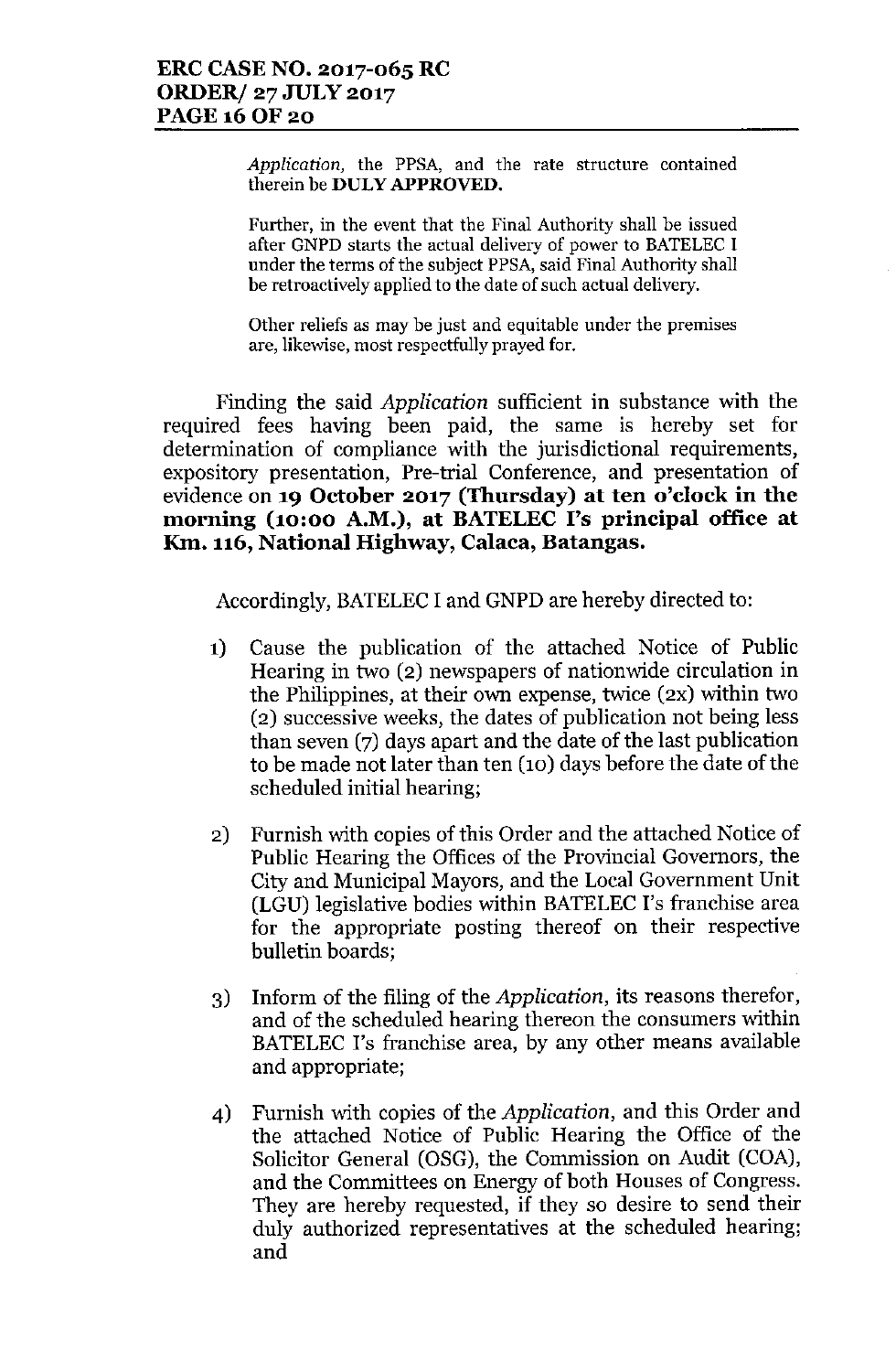5) Furnish with copies of the *Application* and its attachments all those making requests therefor, subject to reimbursement of reasonable photocopying costs.

On the date of the initial hearing, Applicants must submit to the Commission their written compliance with the aforementioned jurisdictional requirements attaching therewith, methodically arranged and duly marked the following:

- 1) The evidence of publication of the attached Notice of Public Hearing, consisting of affidavits of the Editors or Business Managers of the newspapers where the said Notice of Public Hearing was published, and the complete issues of the said newspapers;
- 2) The evidence of actual posting of this Order and the attached Notice of Public Hearing, consisting of certifications issued to that effect, signed by the aforementioned Governors, Mayors, and LGU legislative bodies or their duly authorized representatives, bearing the seals of their offices;
- 3) The evidence of the means employed by Applicants to inform of the filing of the *Application,* its reasons therefore, and of the scheduled hearing thereon, the consumers within the affected franchise area;
- 4) The evidence of receipt of copies of the *Application,* this Order, and the attached Notice of Public Hearing by the Office of the Solicitor General (OSG), the Commission on Audit (COA), and the Committees on Energy of both Houses of Congress;
- 5) The evidence of receipt of copies of the *Application* and its attachments by all those making requests therefor, if any; and
- 6) Such other proofs of compliance with the requirements of the Commission.

Applicants and all interested parties are also required to submit, at least five (5) days before the date of initial hearing and Pre-Trial Conference, their respective Pre-Trial Briefs containing, among others: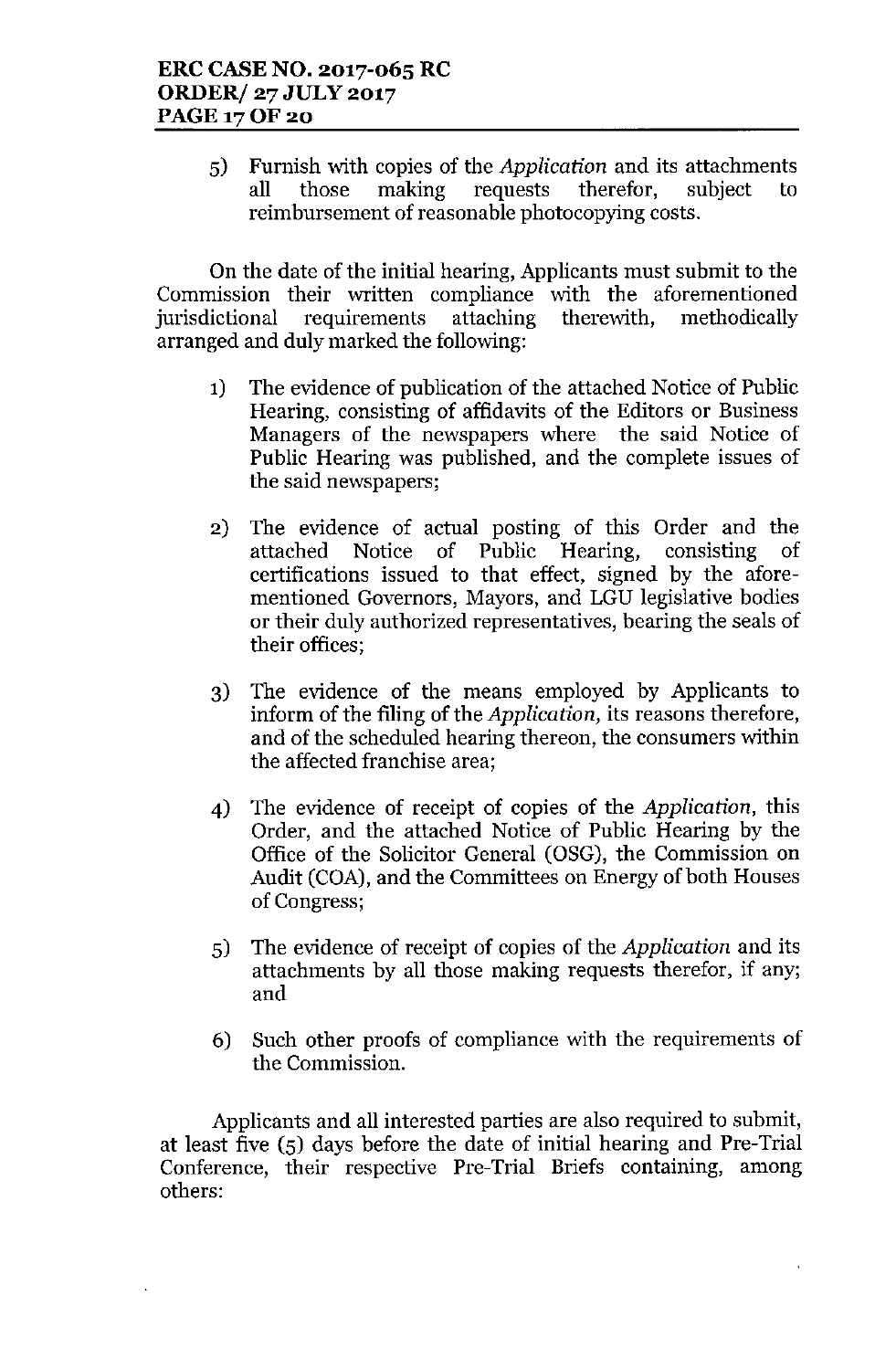- 1) A summary of admitted facts and proposed stipulation of facts;
- 2) The issues to be tried or resolved;
- 3) The documents or exhibits to be presented, stating the purposes and proposed markings therefore; and
- 4) The number and names of the witnesses, with their written testimonies in a Judicial Affidavit form attached to the Pretrial Brief.

Failure of Applicants to submit the required Pre-Trial Brief and Judicial Affidavits of their witnesses within the prescribed period shall be a ground for cancellation of the scheduled hearing, and the resetting of which shall be six (6) months from the said date of cancellation.

BATELEC I and GNPD must also be prepared to make an expository presentation of the instant *Application,* aided by whatever communication medium that they may deem appropriate for the purpose, in order to put in plain words and explain, for the benefit of the consumers and other concerned parties, what the *Application* is all about and the reasons and justifications being cited in support thereof.

## SO ORDERED.

Pasig City, 27 July 2017.

FOR AND BY AUTHORITY OF THE COMMISSION:

ALFREDO J. NON Officer-in-Charge of ERC

ma MC/ARGyo/S/APV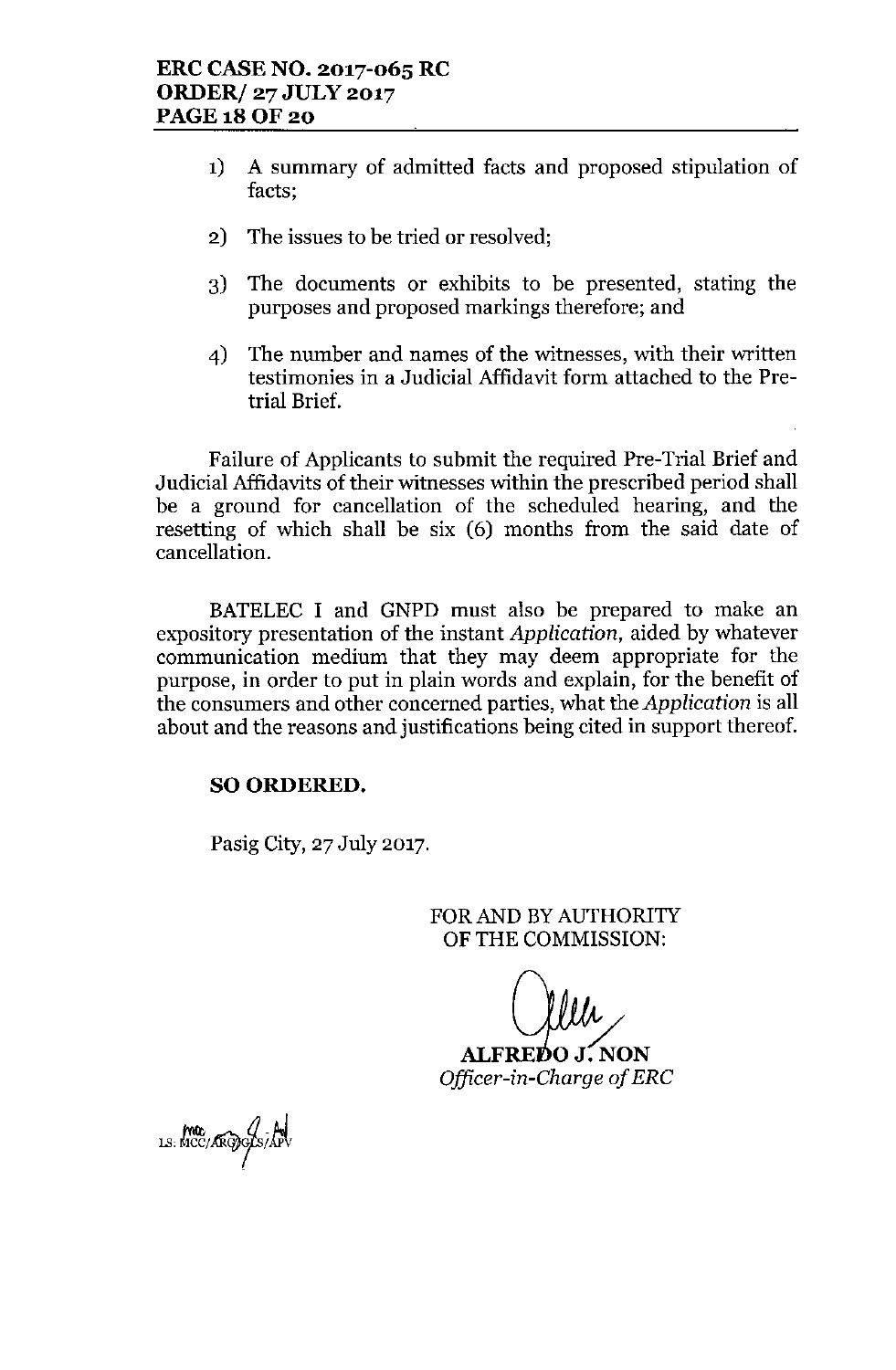#### COPY FURNISHED,

- 1. Atty. Jeremiah D. Francisco *Counselfor Applicants* Units 1609-1610, Tycoon Centre Pearl Drive, Ortigas Center, Pasig City
- 2. Batangas I Electric Cooperative, Inc. (BATELEC I) *Applicant* Km 116National Highway, Calada, Batangas
- 3. Attys. Lourdy D. Torres, Franchesca T. Ovalles. Ana Charissa D. Diaz, and Tanya Justine R. Baldovino *Counselsfor Applicant GNPD* 28th Floor, The Orient Square Building Don Francisco Ortigas, Jr. Road Ortigas Center, Pasig City
- 4. GNPower Dinginin Ltd. Co. (GNPD) *Applicant* 28th Floor, The Orient Square Building Don Francisco Ortigas Jr. Road Ortigas Center, Pasig City
- 5. Office of the Municipal Mayor Agoncillo, Batangas
- 6. Office of the Sangguniang Bayan Agoncillo, Batangas
- 7. Office of the Municipal Mayor Balayan, Batangas
- 8. Office of the Sangguniang Bayan Balayan, Batangas
- 9. Office of the Municipal Mayor Calaca, Batangas
- 10. Office of the Sangguniang Bayan Calaea, Batangas
- 11. Office of the Municipal Mayor Calatagan, Batangas
- 12. Office of the Sangguniang Bayan Calatagan, Batangas
- 13. Office of the Municipal Mayor Lemery, Batangas
- 14. Office of the Sangguniang Bayan Lemery, Batangas
- 15. Office of the Municipal Mayor Lian, Batangas
- 16. Office of the Sangguniang Bayan Lian, Batangas
- 17. Office of the Municipal Mayor Nasugbu, Batangas
- 18. Office of the Sangguniang Bayan Nasugbu, Batangas